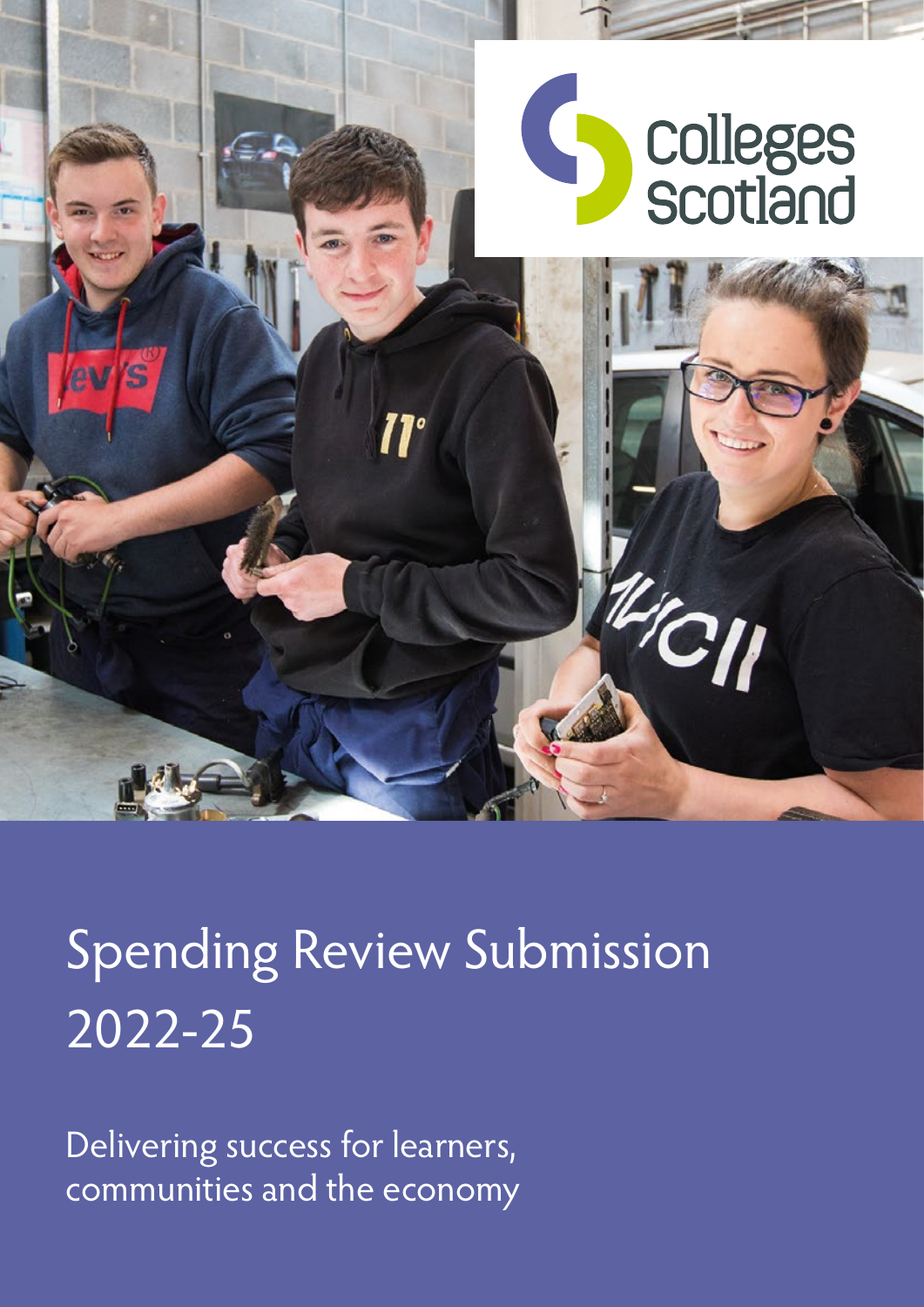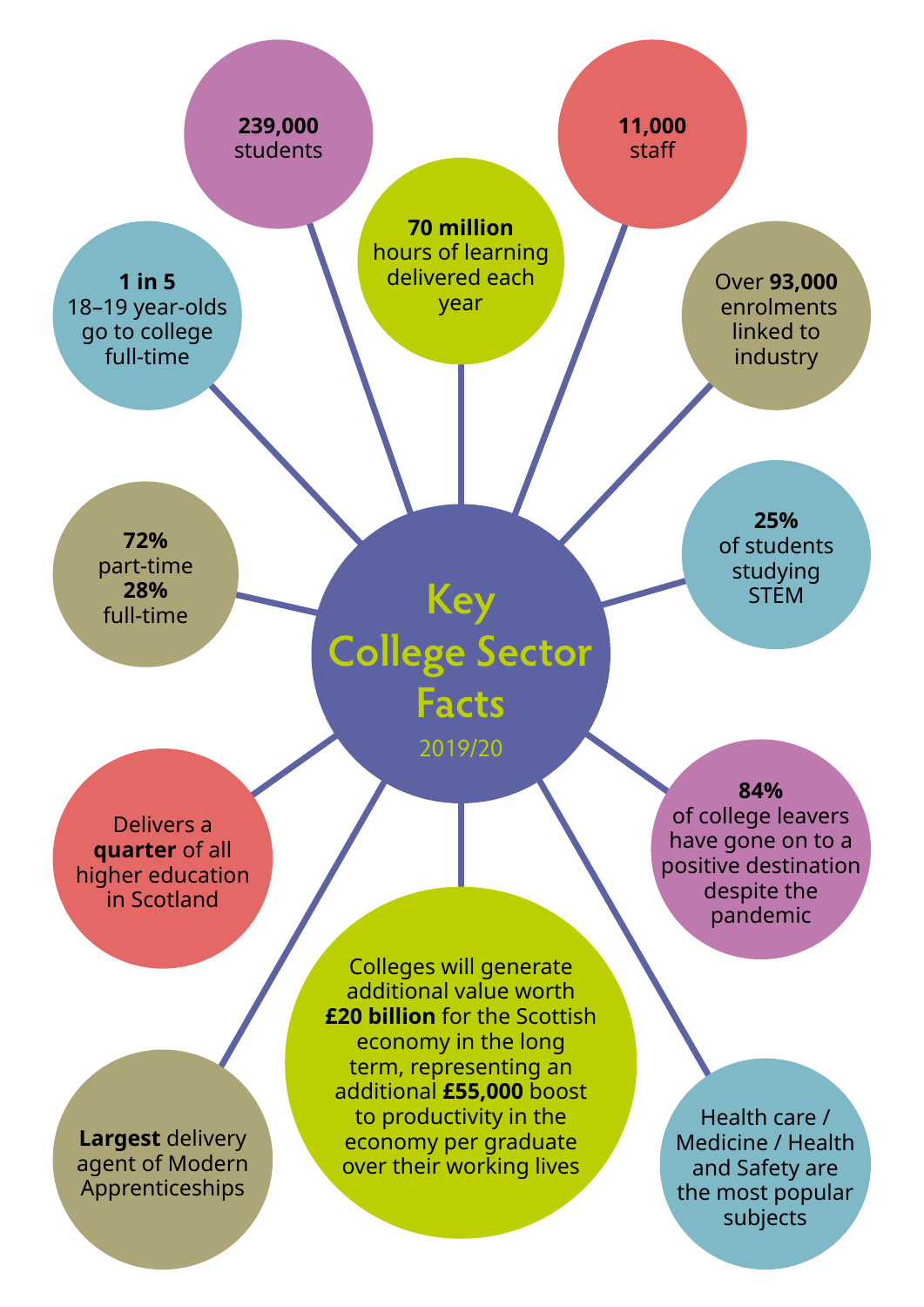# 1. Executive Summary

### **Introduction**

Colleges are the powerhouses of Scotland's recovery from the Covid-19 pandemic.

The harm which has been caused to young people, individuals in work of all ages, and to the structure of the economy, requires a strong skills-led recovery over the coming years. Scotland's colleges are the best place for the seeds of recovery to take hold and flourish, already holding the expertise and ability to deliver reskilling, upskilling, career improvement and holistic support to people locally and regionally, across the country. Colleges already shift a disproportionate amount of people from the most deprived SIMD areas into employment and opportunities, tackling poverty and providing equity of opportunity and student experience.

The impact of colleges realises the Scottish Government ambitions of supporting learners, widening access to education, closing the attainment gap, and providing a platform of skills provision for truly inclusive growth. The elements of this submission also support wider Scottish Government policy drivers and strategies, including those focused on the recovery from the impact of the Covid-19 pandemic.

### **Creating the Environment for Success**

The backdrop of this submission is the recent Scottish Funding Council (SFC) Review of Coherent Provision and Sustainability. To allow the college sector to fully contribute to the recovery and economic transformation agenda, and to deliver the workforce required to help Scotland thrive, Colleges Scotland again notes the changes needed in the landscape to create a successful environment:

- For Ministers to work with the college sector to set out the clear purpose of colleges, as acknowledged in the Scottish Government's response to the SFC Review.
- Deliver stable and sustainable funding to colleges as a core part of the Scottish public sector, in turn enabling long-term planning and investment through multi-year settlements, and so we look forward to further details of the forthcoming Framework.
- Support initiatives to mitigate against the impact of loss of learning experienced by college learners.
- Commit to equity of funding across the education landscape, to address the current inequality in student experience.
- Commit to equity of experience, access and opportunity.
- Ensure appropriate system changes and adequate flexibility within the national framework.

See Section 2 for more details.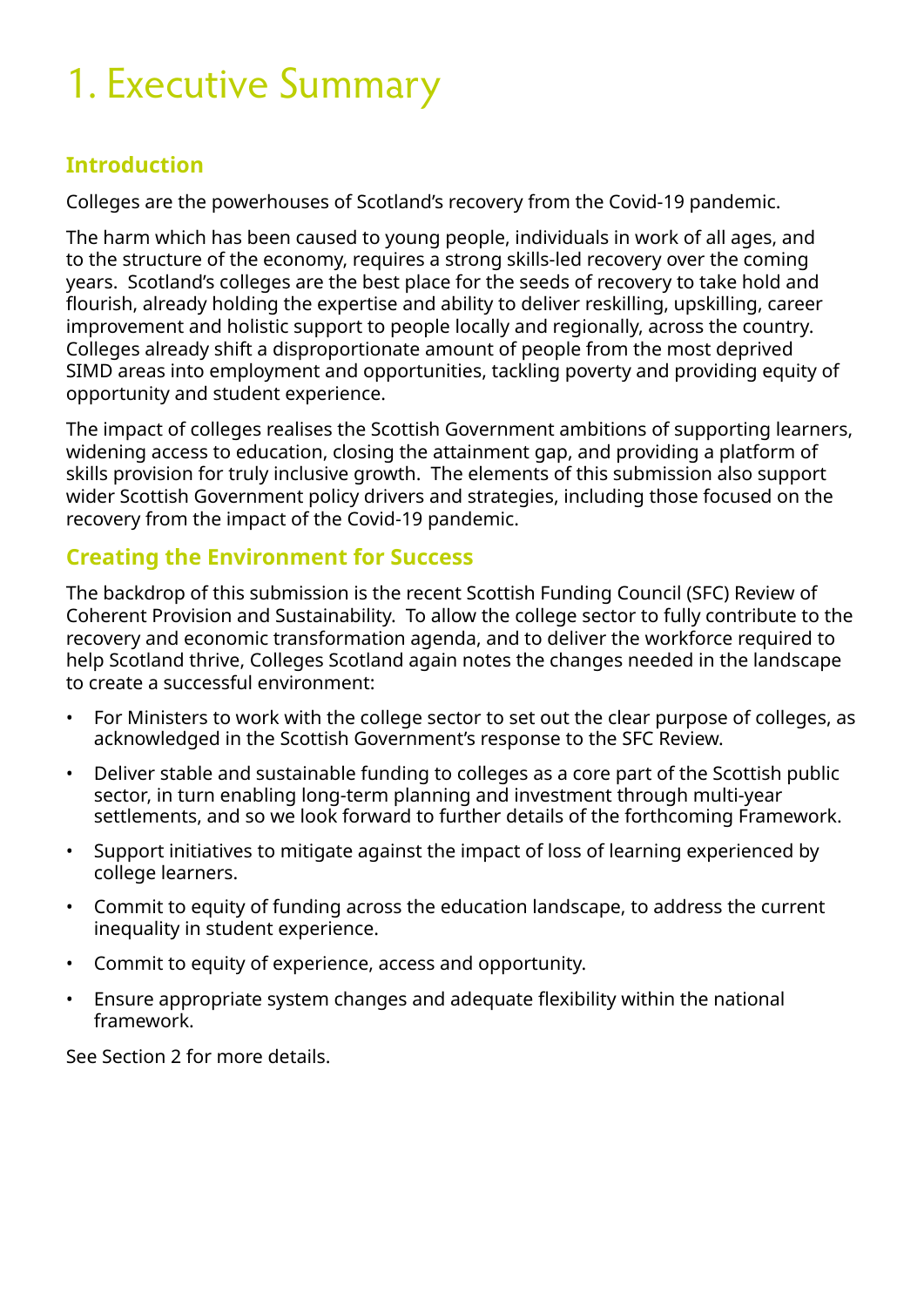### **Barnett Consequentials**

Following the previous written [commitment](https://www.parliament.scot/chamber-and-committees/debates-and-questions/questions/2020/04/16/s5w28477?qry=S5W-28477) from Scottish Ministers that the appropriate Barnett Consequential from increased spending on colleges in England by the UK Government will be directed towards the college sector in Scotland, we would continue to expect this to be honoured by the Scottish Government.

As a result of announcements by the UK Government as part of its Autumn Budget on Wednesday, 27 October 2021, we will await confirmation of the additional revenue amount due to come to the college sector in Scotland as a result of the additional spending on Skills T-Levels, and the increased capital amount, following the UK Government's further spending on modernising the college estate in England.

#### **Investment Requirements of the College Sector for 2022/23**

Colleges Scotland is asking the Scottish Government to:

- For 2022/23 commit to the additional revenue funding of **£124.8m** and capital investments of **£92.0m** as set out in this submission**.** The detail behind these requests can be found in section 3 of this submission.
- Consolidate the substantial one-off funding streams enacted during the pandemic into core funding for colleges – including securing Foundation Apprenticeships, digital inclusion, mental health, Young Persons Guarantee, and the National Transition Training Fund.
- Increase investment for the college sector in relation to the Flexible Workforce Development Fund.
- Commit to an increase in the ongoing core teaching grant of an amount equivalent to the Retail Price Index (RPI) each year, across the whole period of the Spending Review.
- Invest to establish a Future Technology Partnership and programmes of work to help close Scotland's digital workforce gap and appropriate upskilling of college staff.
- Provide a Transformation Investment Fund to allow colleges to make the transitions required, including to provide continued and adequate support for delivery of the Fair Work and National Bargaining agendas.
- Ensure colleges gain access to the Green Jobs Fund and Just Transition Fund, both set out in the Programme for Government published in September 2021, so the full contribution of the college sector can be used to help address the challenges faced by Scotland.
- Provide the same reassurance for 2022/23 that the SFC will not recover funds for shortfalls against core outcome agreement targets where these are related to Covid-19, as the sector continues to be impacted by both Covid-19 and university activity on college recruitment. Both will place a heavy burden on colleges so a similar guarantee for the sector on core funding for 2022/23 and beyond would assist in providing a more stable platform.
- Accept and take forward the recommendations in the recent SFC Review on Coherent and Sustainable Funding, that provide the necessary financial sustainability for the sector.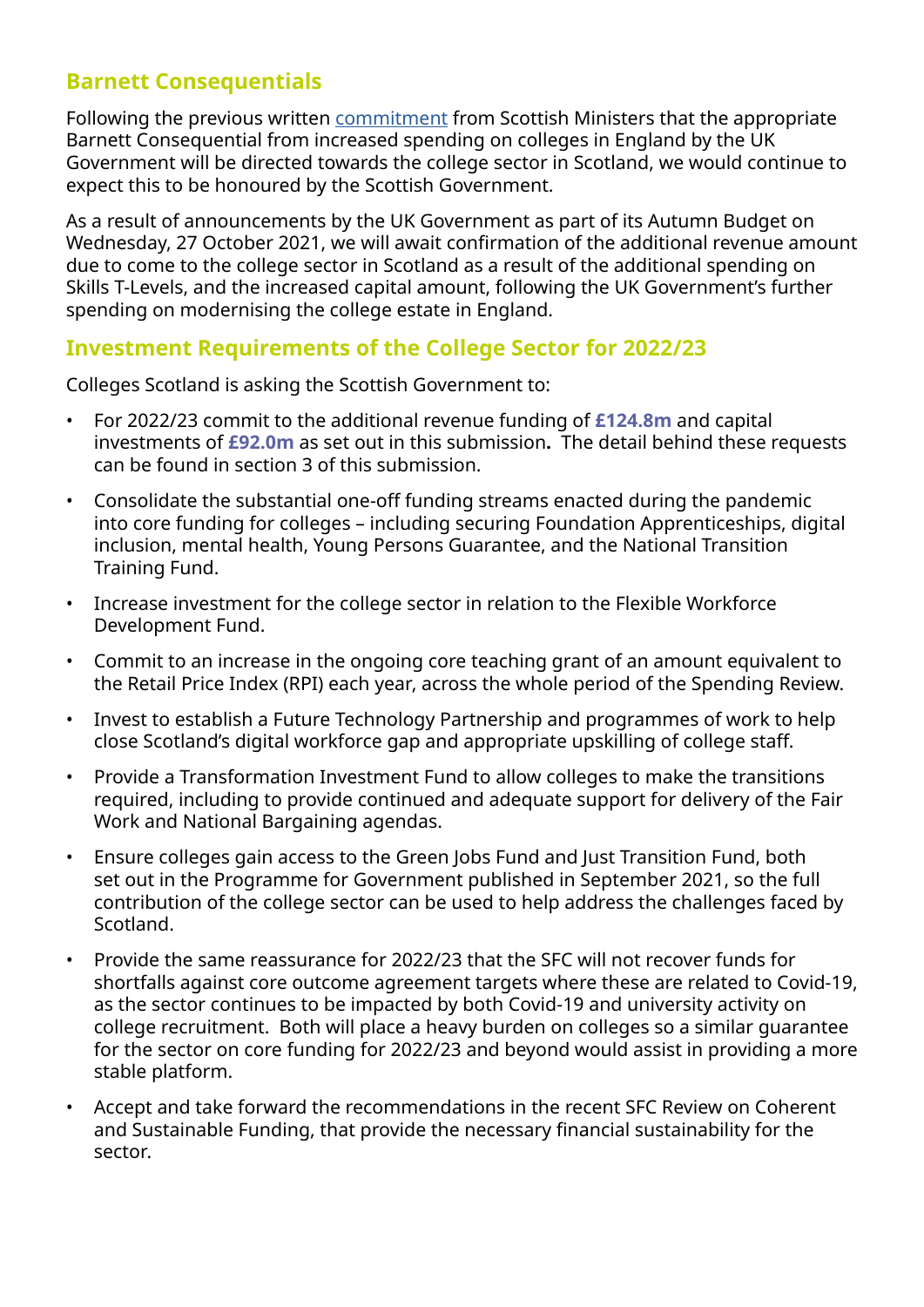# 2. Creating the Environment for Success – Embedding Positive Changes

### **Defining the Purpose of the College Sector**

In line with the SFC Review recommendation that 'Scottish Government sets out its overall strategic, longer-term intent for colleges', now is the appropriate time for Ministers to work with the college sector to set out the clear purpose of colleges.

#### **Stable and Sustainable Funding**

Colleges Scotland is seeking to move to the provision of stability and then sustainability with its core budget for the college sector, one that provides a streamlined and simplified approach to funding. This will allow clarity over levels of resource, reduce unnecessary bureaucracy so that resources are maximised for the learner at the frontline, increase our ability to plan effectively, as well as deal with the inherently unfair starting point for funding the different sectors across the education system.

#### **Equity of Funding**

The recent parliamentary answer (S6W-01165 published on 28 July 2021) shows the stark differences in the baseline amounts invested in college students, and the real disparities across our educational settings. It should be noted that the figures in the parliamentary answer have not included tuition fees. College students deserve parity of investment and Colleges Scotland has consistently called for stronger, longer-term funding to help colleges thrive. The gap between secondary school, college and university funding should be closed as soon as possible. Currently, college funding is to cover the teaching element, but colleges require additional resource to ensure a great student experience, equity of opportunity and to ensure the necessary support for those cohorts of students requiring additional interventions.

Extract from parliamentary answer:

| Average expenditure per place for each<br>education level in real terms (2020-21 prices) |         |  |  |  |
|------------------------------------------------------------------------------------------|---------|--|--|--|
| <b>Education level</b>                                                                   | 2019-20 |  |  |  |
| Pre-school                                                                               | £7,397  |  |  |  |
| <b>Primary School</b>                                                                    | £6,143  |  |  |  |
| Secondary School                                                                         | £8,278  |  |  |  |
| College                                                                                  | £4,321  |  |  |  |
| University                                                                               | £5,913  |  |  |  |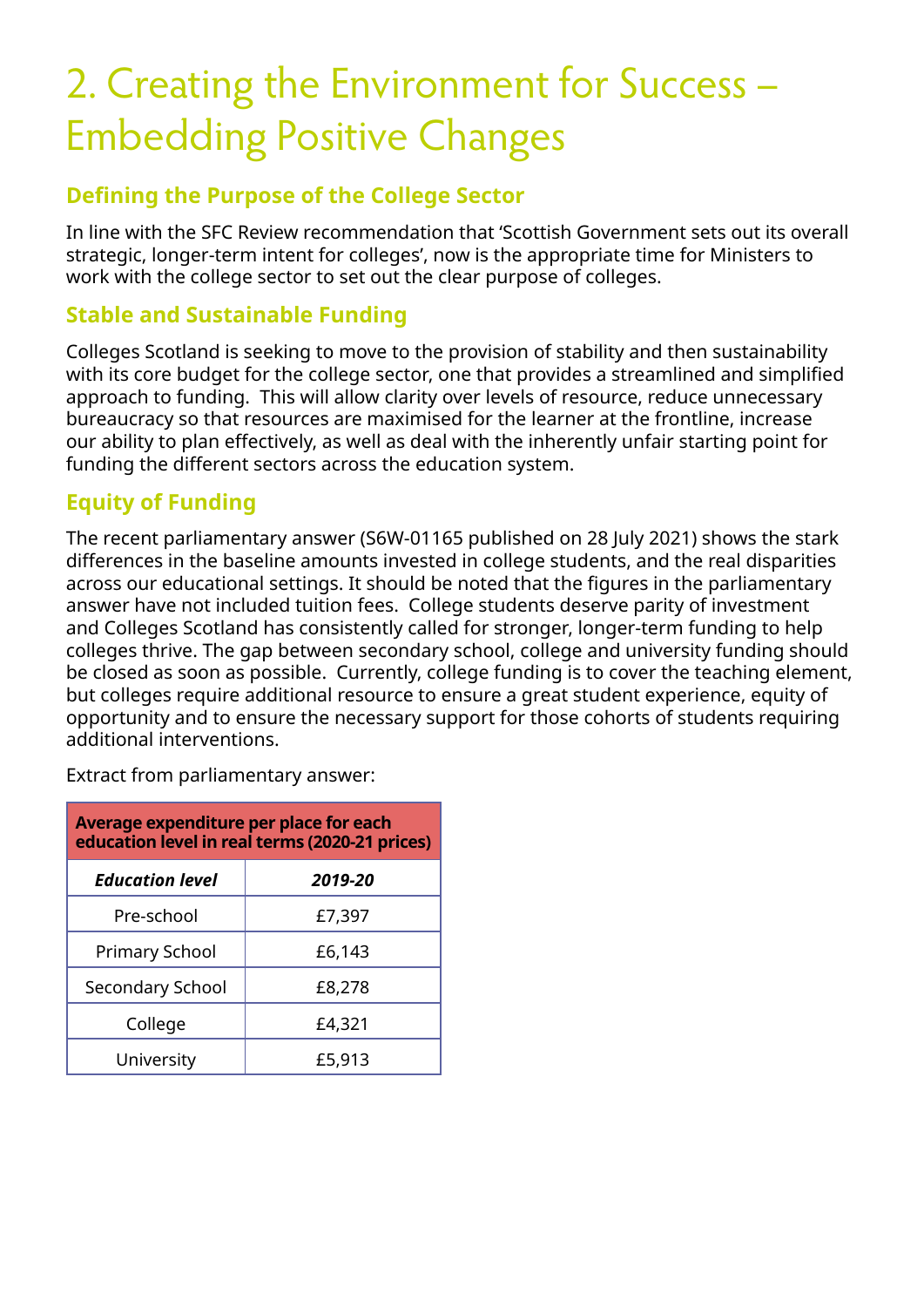

# **Equity of Experience, Access and Opportunity**

Colleges Scotland is seeking the provision of policy intent and strategic purpose to enable colleges to provide equality of opportunities for learners, to close the attainment gap and provide equity of experience for learners.

### **Multi-year Settlements**

To allow for better planning and use of resources, the college sector is seeking a move away from single year settlements to multi-year funding. This will provide a more stable basis for colleges and regions to plan provision and to invest in both the curriculum and infrastructure. Multi-year funding reduces risk and builds commercial and operational resilience.

This must include addressing the impact of the Covid-19 pandemic on the loss of learning experienced by college learners, with the introduction of mitigation measures and additional support to ensure that those impacted in colleges are not disadvantaged. The loss of learning also interrupts the skills pipeline, with the knock-on impact on ensuring the provision of a skilled workforce to help the economy of Scotland to recover and transform.

# **Flexibility**

Colleges Scotland is seeking a more flexible framework for colleges to work within, one that gives the opportunity for colleges to respond to regional needs, whilst providing the assurance on public spend.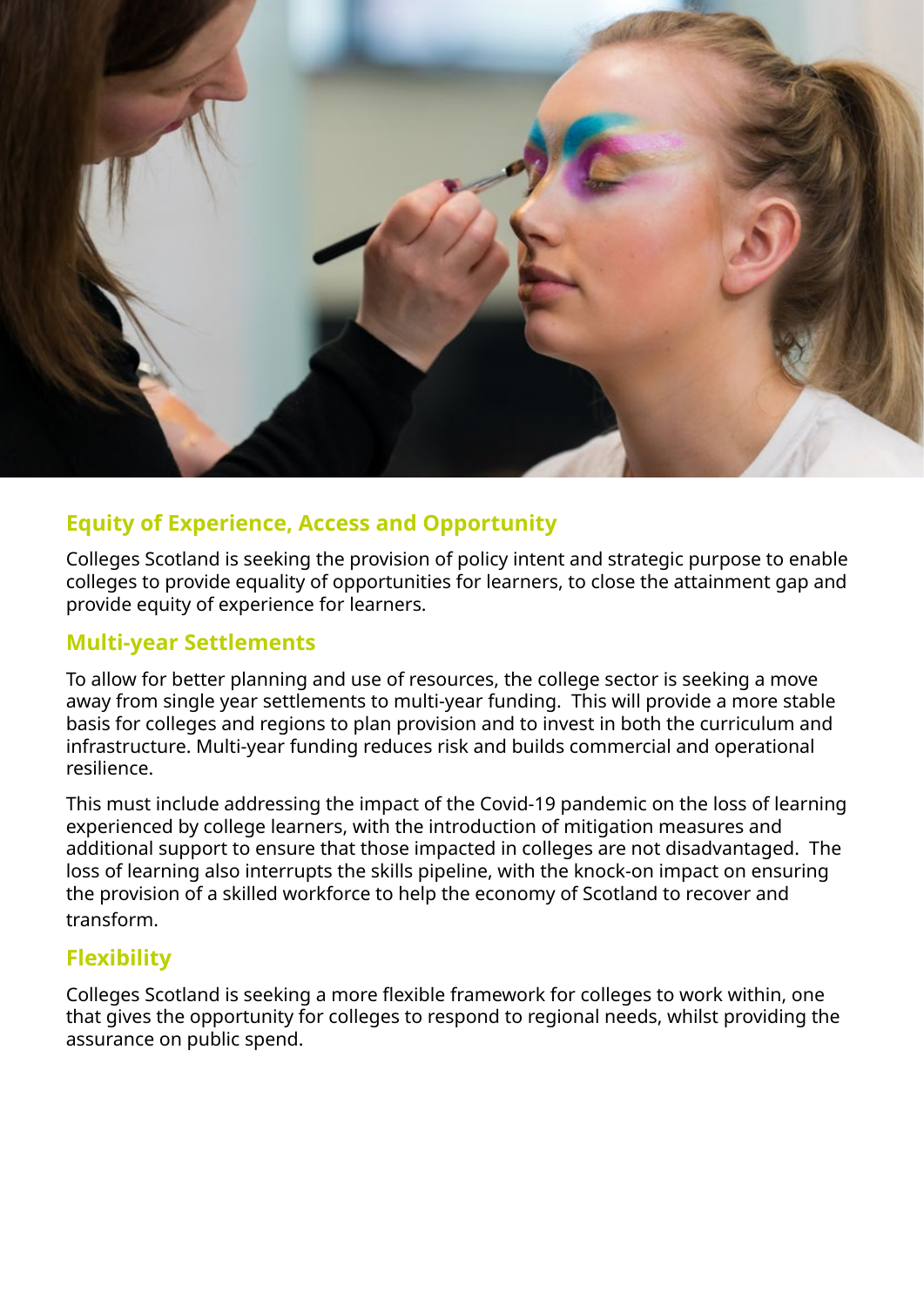# 3. Revenue and Capital Investment Requirement

#### **Additional Revenue Investment**

The table below sets out our request for **additional revenue funding** over and above the baseline funding provided for core and European Social fund delivery.

Whilst it is assumed that funding amounts for National Bargaining / harmonisation (including all elements for backdating Job Evaluation to September 2018) have been baselined, the one-off 'Covid Consequentials' received by the college sector previously have NOT been baselined.

The request around Flexible Workforce Development Fund assumes that the total level of funding for 2021/22 of £17m, which is made up from a number of different funding sources, continues to be both available and delivered solely through the college sector.

| <b>Additional Investment Requirements for Academic</b><br>Year (AY)                                       | 2022/23<br>Em | 2023/24<br>Em | 2024/25<br>£m |
|-----------------------------------------------------------------------------------------------------------|---------------|---------------|---------------|
| <b>Revenue Funding</b>                                                                                    |               |               |               |
| Foundation Apprenticeships - see Section 5 (note 1)                                                       | 20.0          | 21.0          | 22.0          |
| Digital Inclusion – see Section 5 (note 1)                                                                | 7.8           | 8.2           | 8.6           |
| Mental Health and Wellbeing Fund - see Section 5 (note<br>1)                                              | 5.0           | 5.2           | 5.5           |
| Extension of Young Person's Guarantee and National<br>Transitional Training Fund - see Section 5 (note 1) | 14.4          | 15.1          | 15.8          |
| Flexible Workforce Development Fund - see Section 5<br>(note 2)                                           | 20.0          | 21.0          | 22.0          |
| WorldSkills embedding - see Section 5                                                                     | 1.0           | 2.0           | 2.0           |
| Sustainable Revenue – see Section 6 (note 1)                                                              | 23.9          | 25.0          | 26.3          |
| Closing the Digital Workforce Gap and Addressing<br>College Staff Skills - see Section 7 (note 1)         | 7.7           | 8.1           | 8.5           |
| Transformation Investment Fund - see Section 8 (note<br>1)                                                | 25.0          | 26.2          | 27.5          |
| <b>Total Additional Revenue Request</b>                                                                   | 124.8         | 131.8         | 138.2         |

*Note 1: based on Retail Price Index (RPI) – All Items indicator, currently based on September 2021 figure – 4.8%, but to be reviewed each year. Note 2: The figures in the table for FWDF include the current amount of funding of £17m received by the college sector in 2021/22 from various sources.*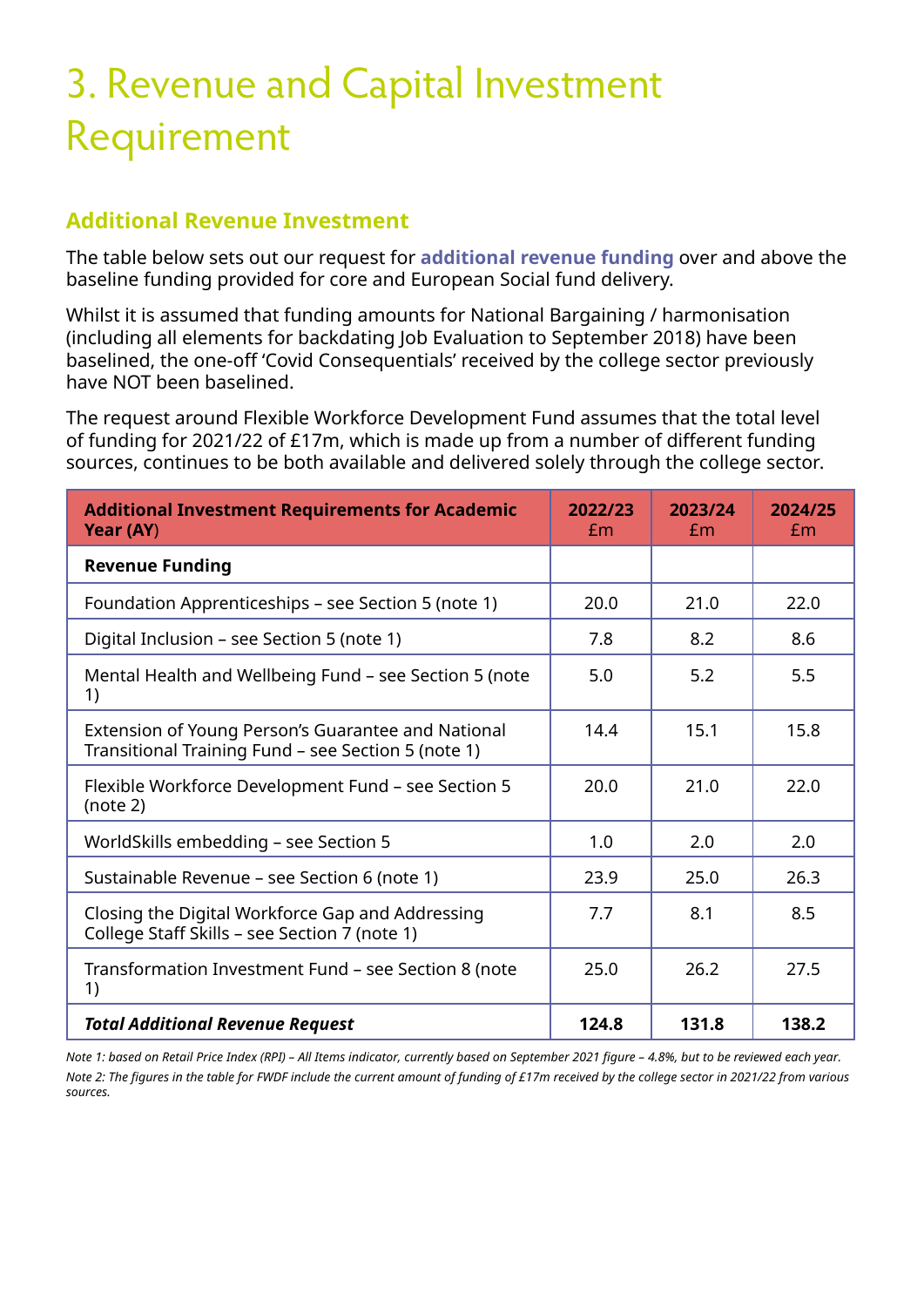# **Capital Investment**

At this time in relation to infrastructure investment, as well as the Scottish Government [Infrastructure Investment Plan](https://www.gov.scot/publications/national-mission-local-impact-infrastructure-investment-plan-scotland-2021-22-2025-26/) previously published, the [Fairer, Greener Scotland:](https://www.gov.scot/publications/fairer-greener-scotland-programme-government-2021-22/)  [Programme for Government 2021/22](https://www.gov.scot/publications/fairer-greener-scotland-programme-government-2021-22/) document published in September 2021, stated that the Scottish Government would work with the SFC to develop an estates strategy for Scotland's colleges, establishing priorities for investment.

### **Covid-19**

The response of colleges to the pandemic has brought forward digital provision and influenced the balance between investment for physical and digital infrastructure. The sector published its Digital Ambition in October 2020. However, given the range and scale of professional, technical and vocational courses, which require on campus training and assessment, colleges will always require high quality physical infrastructure alongside the best possible digital offer colleges can make to students and staff.

#### **Net Zero**

This is also an opportunity for the college sector to play its part in the Scottish Government's plan to transition to net zero emissions and environmental sustainability. With the Climate Change Plan and COP26 held in Scotland in November 2021, it is anticipated that further measures will be required to achieve the Scottish Government commitment, including investment in low carbon infrastructure projects for the college sector. Investment in the college infrastructure will not only help deliver positive outcomes, but also bring wider benefits around upskilling and reskilling and assisting in achieving the outcomes of the National Planning Framework. To inform the investment required for the college estate to achieve the 2045 Net Zero target, a college sector wide survey is required to identify the cost to future proof college campuses in relation to Net Zero.

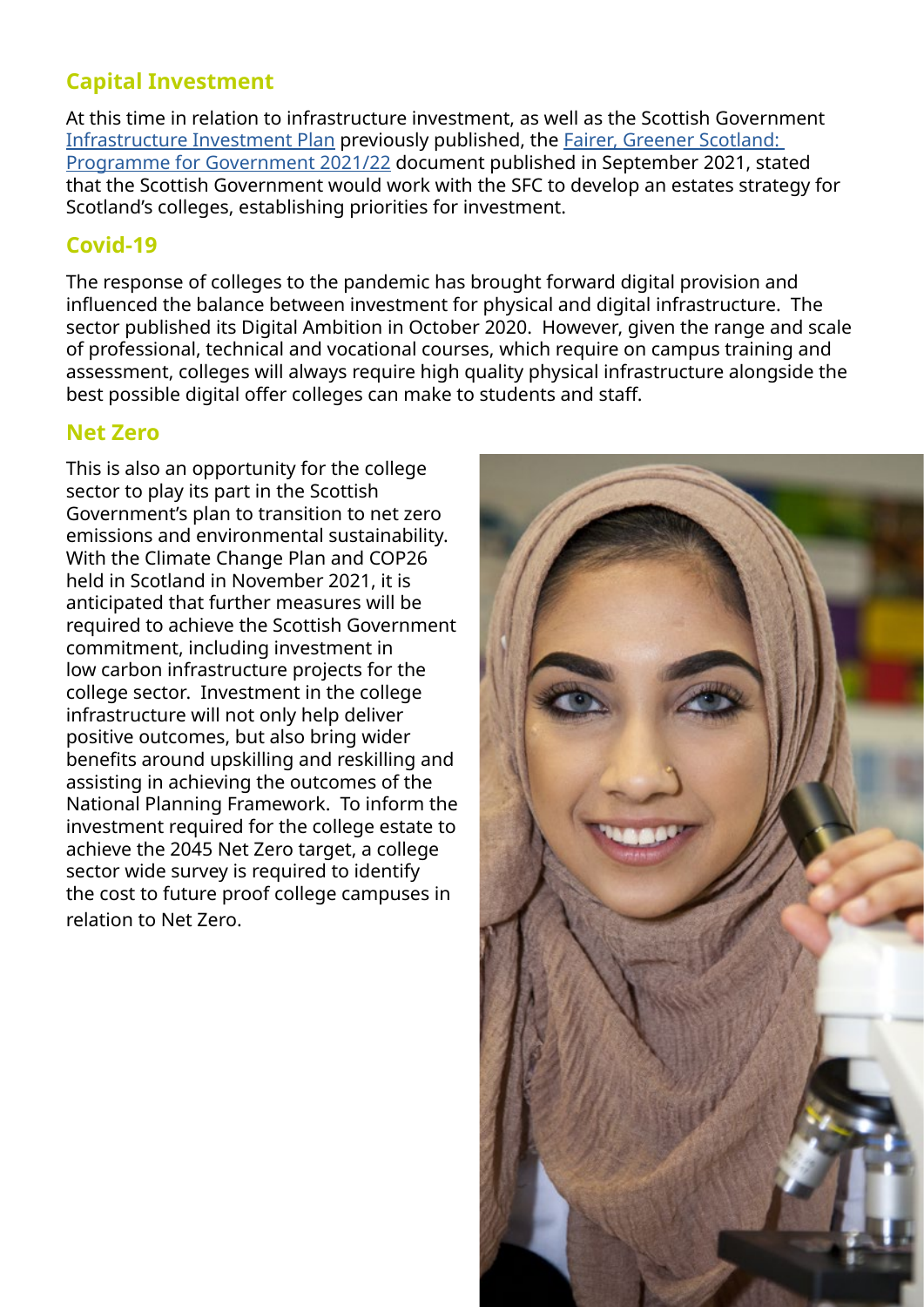# **Capital Funding**

The table below sets out our total request for **capital funding** for the college sector (in addition to Non-Profit Distribution (NPD) payments and capital funding related to Fife College) for the Spending Review period.

| <b>Capital Investment Requirements for Financial Year</b><br>(FY) | 2022/23<br>Em | 2023/24<br>Em | 2024/25<br>Em |
|-------------------------------------------------------------------|---------------|---------------|---------------|
| <b>Estates Funding</b>                                            |               |               |               |
| Backlog capital maintenance                                       | 45.0          | 45.0          | 45.0          |
| Lifecycle maintenance                                             | 22.0          | 22.0          | 22.0          |
| <b>Digital Funding</b>                                            |               |               |               |
| Investment fund                                                   | 25.0          | 25.0          | 25.0          |
| <b>Total Capital Request</b>                                      | 92.0          | $92.0*$       | $92.0*$       |

\*It is likely that the future baseline figures will rise if current impacts on supply chains, materials, availability of labour continue, with an associated inflationary rise. A review of costs needs to be maintained due to significant price inflation for construction material and projects.

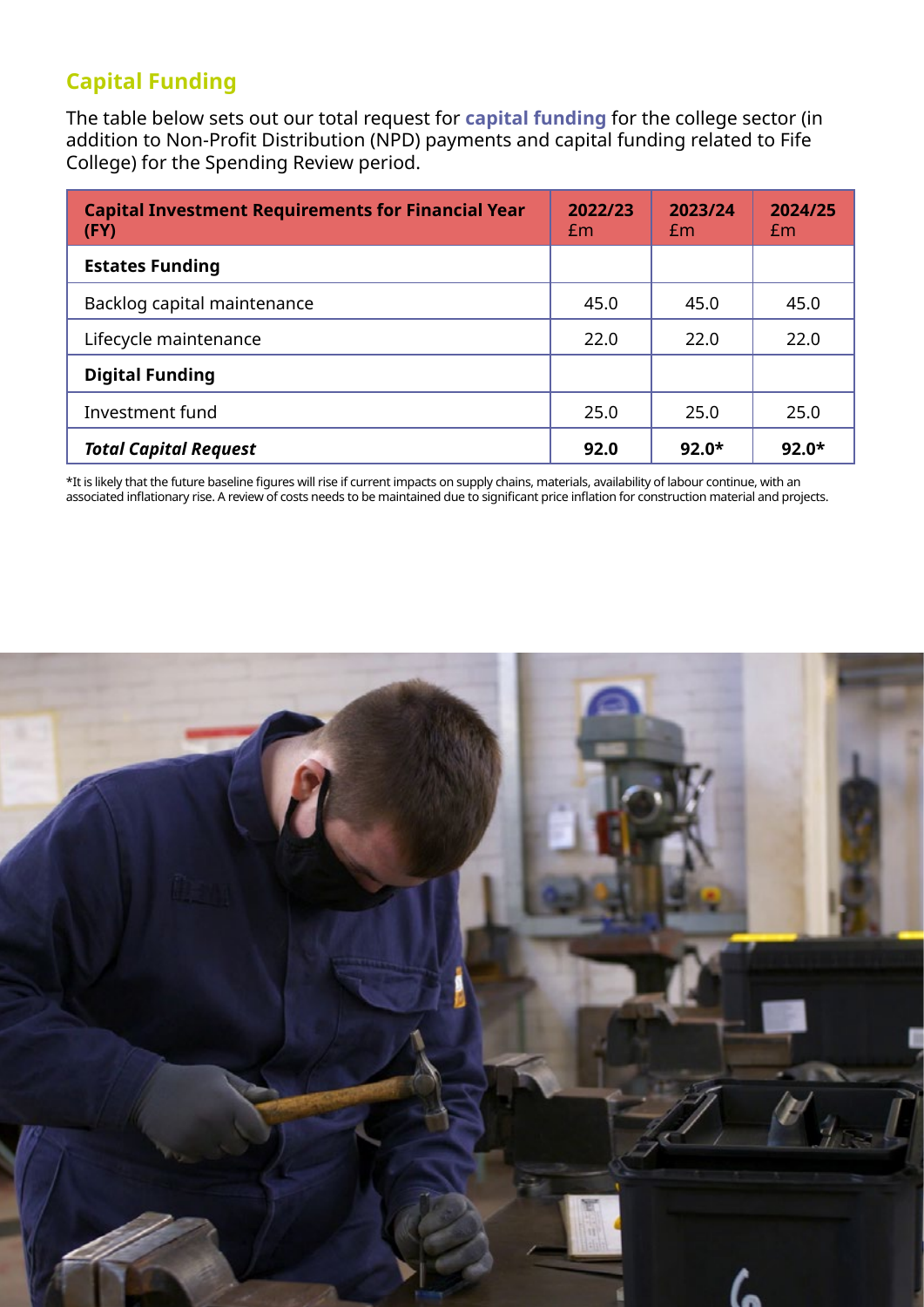# 4. Positive Impacts and Protection from Risk

#### **What Investment Delivers for Colleges, Students, Communities and the Economy:**

- Provision of spaces for economic placements whilst the labour market recovers colleges provide a positive place for learners to increase their skills and to become more rounded individuals during the economic downturn.
- A reduced rate of unemployment additional people in colleges gaining skills increases their value to society whilst jobs are created and prevents individual from being unemployed.
- Contribution to Scotland's economic recovery colleges have a critical role to play in Scotland's recovery, supporting Scotland's future, getting our citizens into and back to work, ensuring an absolute focus on both social and economic recovery, and contributing to the success of the changed economy of the Scotland of the future.
- A sustainable and flexible college sector for the future to capitalise on colleges strengths then maximum flexibility is needed to help quickly address the local and regional skill shortages, unemployment, and to tailor support for industry and business. Colleges have a key role in building and maximising the social capital of Scotland, one that contributes to inclusive economic growth and takes a learner-led approach.
- Delivery on Scottish Government priority of health colleges across the whole of Scotland provide mental health support and services to students.
- Delivery on Scottish Government priority of equality evidenced by the disproportionate number of learners from the most socially deprived backgrounds and that 90% of those learners from these areas that went to university did so through colleges.
- Provision of greater flexibility delivery of a learner-centered system that facilitates seamless learner journeys, building on good articulation practice, whilst avoiding duplication and delivering the workforce for the changed economy.

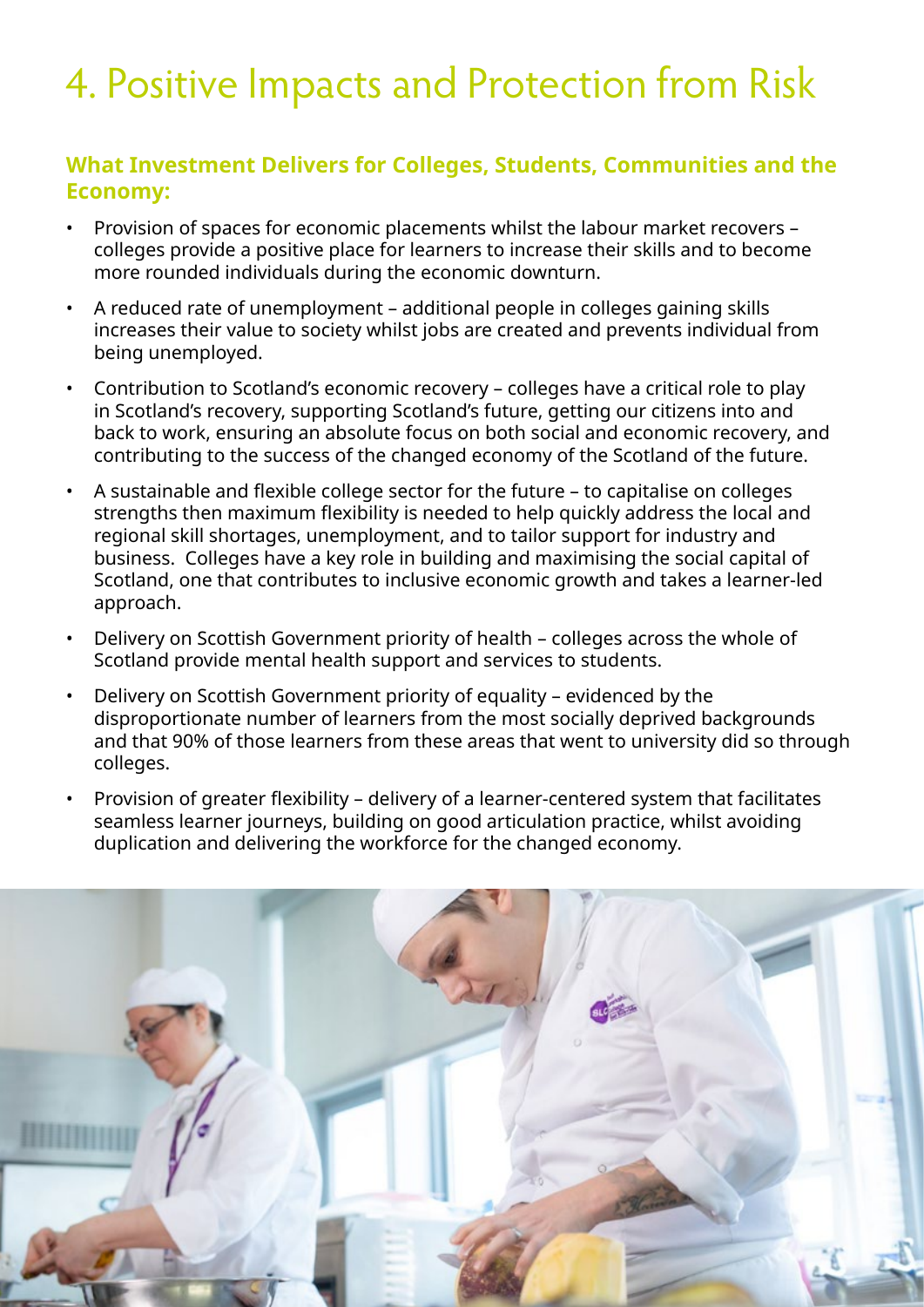#### **Protecting Scottish Government Investment from Risk by Providing Sustainability:**

- Investment lessens the impact of the Covid-19 pandemic on the student experience, on the costs of delivery and on our ability to meet Scottish Government targets.
- Investment in colleges as a core part of Scotland's public sector allows organisations to keep pace with the global digital revolution – pivoting to online learning, dampening the impact of digital poverty, including in relation to access to broadband, required curriculum development, staff and student training.
- Insufficient funding to meet student support requirements, alongside rigidity in the funding system, is a substantial risk to funding effectiveness.
- Changes to the funding model, the sector's ability to deliver regional outcome agreements and Government targets, is also a substantial risk to funding effectiveness.
- Sustainable and suitable investment so that the colleges have the skilled staff available to deliver the upskilling and reskilling of learners, and to provide the necessary support services, to aid economic growth.
- Risks in addressing essential and backlog estates maintenance.
- The ongoing impact from the UK's exit from the EU, and potential reduction in overall funding because of the parameters around the Shared Prosperity Fund.

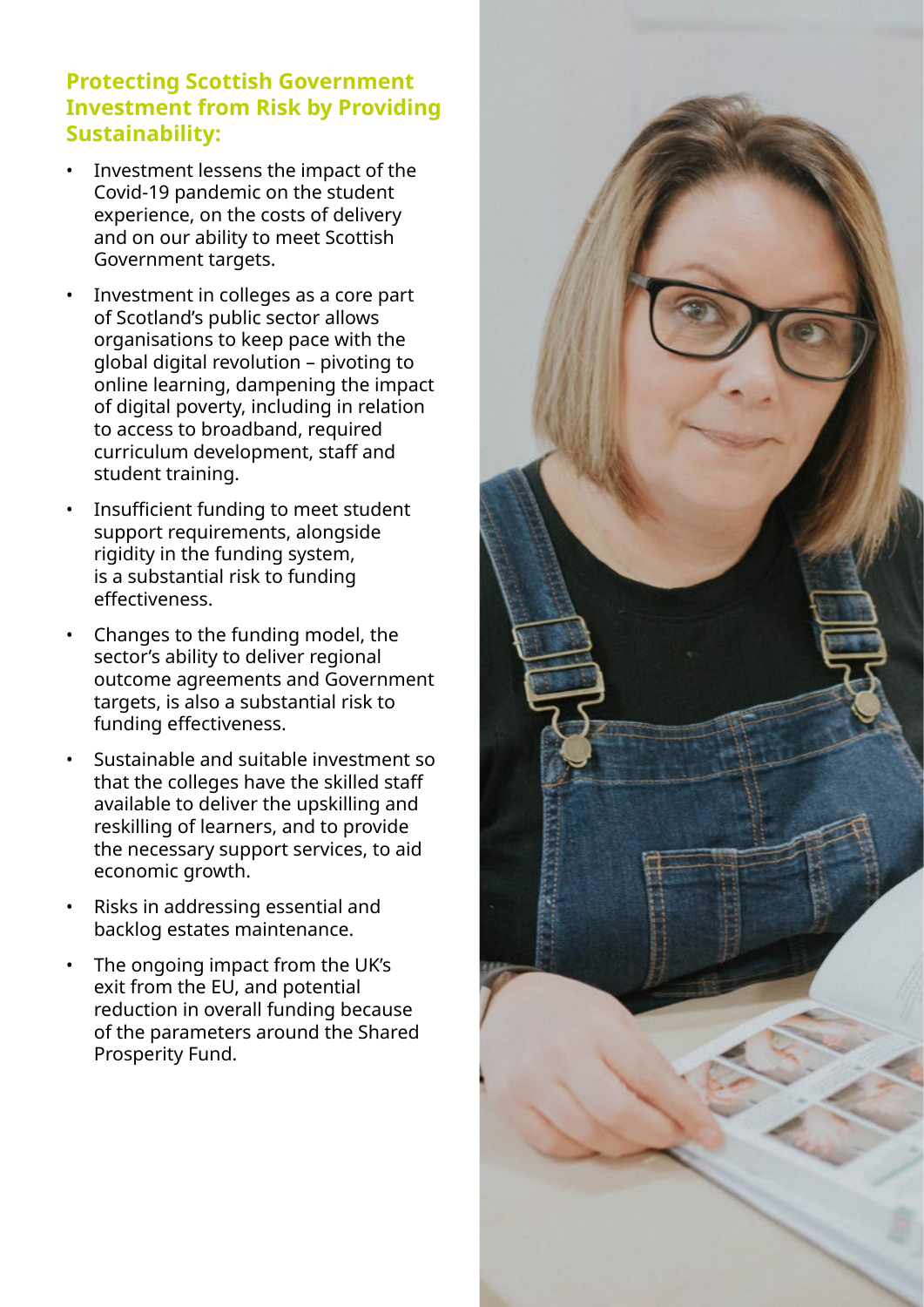# 5. Scottish Government Required Revenue Investment

# **Foundation Apprenticeships (FA)**

With responsibility of FA funding passing to SFC from Skills Development Scotland (SDS) in 2021/22, the first-year intake was paid for by using one-off Covid Consequential funding. FAs are generally two-year courses and colleges have committed to these and have therefore related staff costs which are now core business, therefore continued specific funding is required for year one of FAs of approximately £14m per annum and year two of FAs of approximately £6m per annum. This results in a requirement of investment of approximately **£20m per year** (with adjustments for inflation) for the duration of the Spending Review period to ensure continued delivery. As well as allowing colleges to continue to deliver FAs, this funding is also vital to ensure the ability of colleges to continue to recruit learners onto these flagship Scottish Government courses.

### **Digital Inclusion**

To continue the move to a fully supported and readily available online learning, actions and resource around the following areas are required:

- Allow digital inclusion for all through provision of equipment and free data access
- Resource for the increased licensing costs associated with the equipment provided
- Resource and time for staff to undertake course development
- Appropriate spaces for learners to have a safe and conducive environment in which to learn
- Additional support for student development to ensure they can embrace digital learning.

In addition to the above, fast, secure and consistent connectivity throughout Scotland is required.

### **Digital Device Pack**

The college sector is seeking a funding commitment to allow a 'digital device pack' of appropriate equipment and data connection for each non-school based learner who does not have access to a laptop and/or data.

Meeting this demand would:

- Enable more learners from SIMD10 and SIMD20 postcodes to be able to connect
- Supports people access training or retraining
- Provides equity of access to digital learning.

Through publicly available data, Colleges Scotland has estimated the number of nonschool based learners at college who do not have access to a laptop and/or data provision. The investment required from Scottish Government to help deliver the digital device pack approach for the college sector is as follows: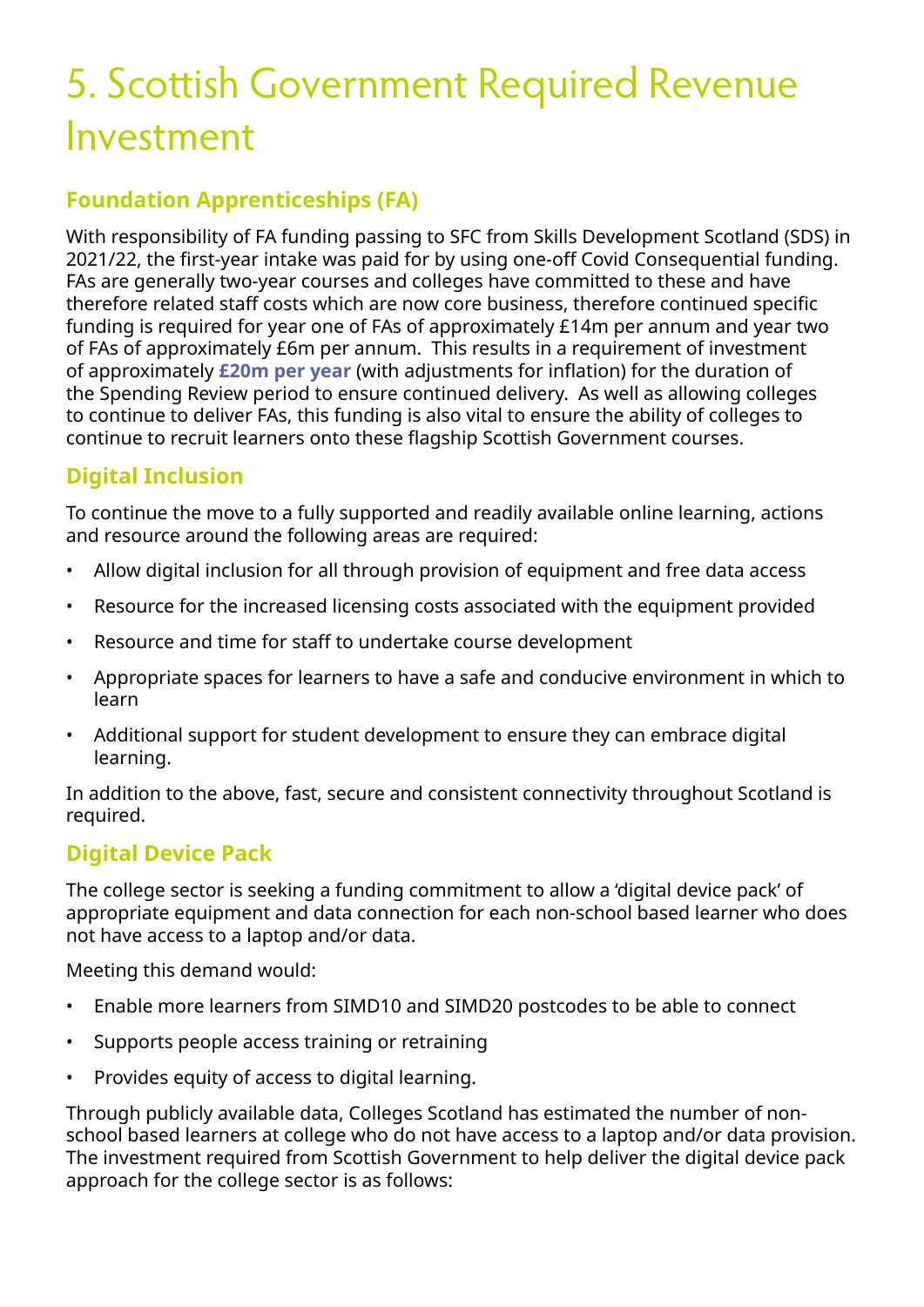

- Cost of standard specification laptop £400 each
- Cost of 12 months data package £300 each
- Total cost per learner £700

**Total investment required to ensure all non-school based learners in digital poverty have adequate access to a laptop and data is £7.8m per annum.**

#### **Mental Health and Wellbeing Fund**

It is critical for colleges to support the mental health and wellbeing of our staff and students, and the pressure of the pandemic has clearly impacted health and well-being for many. Colleges Scotland is seeking investment to enhance learner welfare and to build capacity for colleges to offer additional mental health interventions (other than the additional counsellors currently being funded over a four-year period) to provide wider mental health support within colleges. The demand for this type of support had existed previously and has only grown over recent months and is required to ensure adequate support for our staff and learners and to support the relevant outcomes from the National Planning Framework.

The additional funding of £4.4m for AY 2021/22 is welcome and is required as an ongoing funding stream to enable colleges to invest in and build sustainable and robust support for staff and students.

A specific request for annual investment throughout the Spending Review period of **£5m per annum** is made in order to ensure this key service continues to be available to support both our students and staff.

#### **Extension to Youth Intervention and National Transition Training Fund**

These key interventions to help different cohorts to be retrained and upskilled because of the impact of Covid-19 are only available until March 2021. Therefore, the college sector will be starting to show the difference that these offerings can provide during the AY 2021/22.

Colleges Scotland is seeking that these two offerings are extended for the duration of the Spending Review period, and that this resource is provided to the colleges separately from the credit funding model, as colleges can then continue to build on the good start as a result of the initiatives and will be able to undertake much more going forward:

- Young Person's Guarantee funding per annum of **£10.0m**
- Transition Training Fund element per annum of **£4.4m**.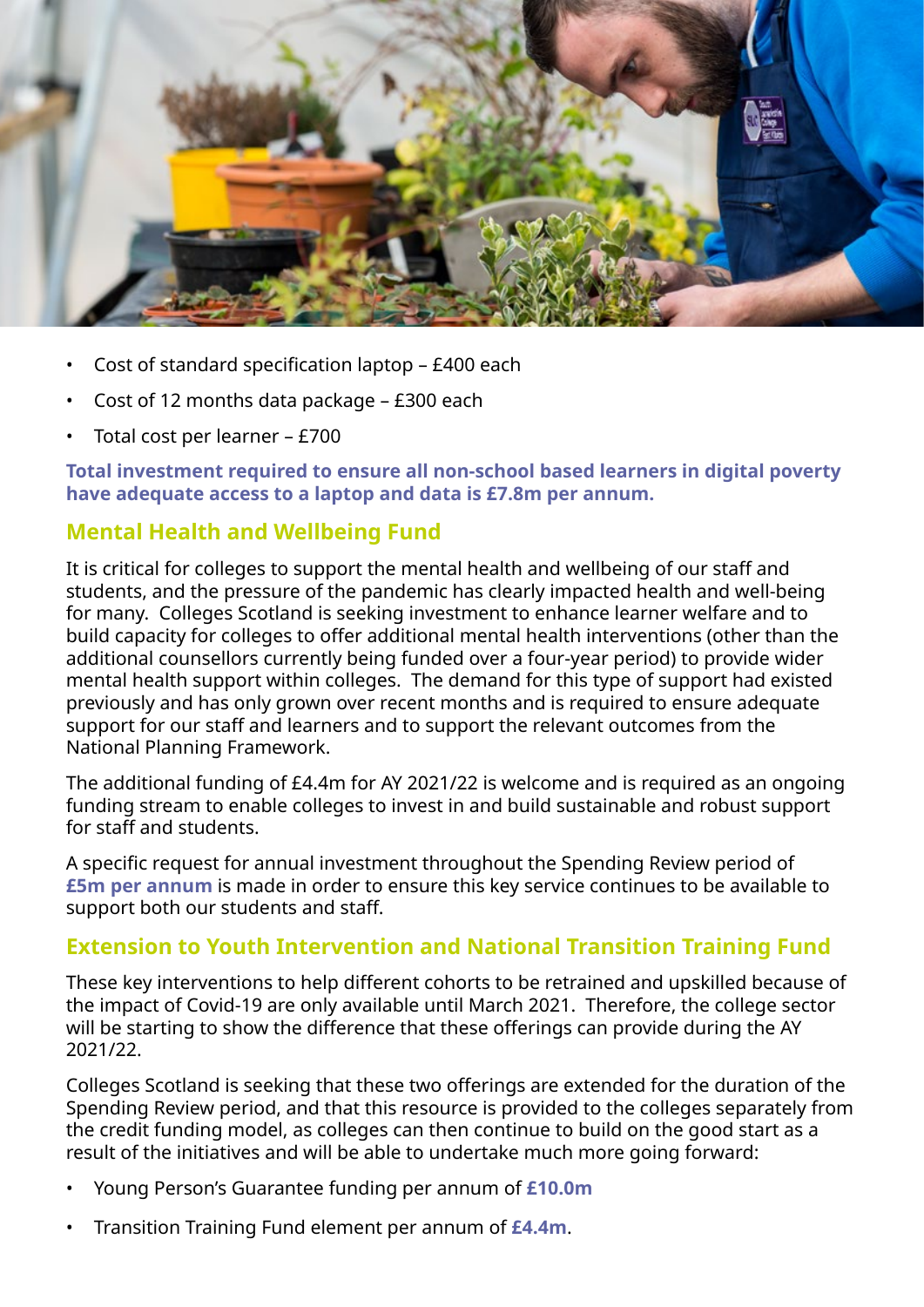## **Flexible Workforce Development Fund (FWDF)**

Colleges welcome the opportunity to progress the implementation of the FWDF which has provided a resource to the sector to help increase Scotland's productivity through upskilling the existing workforce. The college sector has demonstrated successful delivery of the fund since its launch, meeting employers training needs and establishing relationships with many hundreds of new businesses.

Employer feedback has demonstrated that the work colleges have undertaken with organisations has positively contributed towards the achievement of significant economic impact and increased productivity as a result of training to support public, private and third sector organisations, supported through the FWDF.

Colleges are committed to maximising the benefit of the FWDF and welcome the additional monies to help unmet demand and to extend the approach to non-levy paying organisations. The request around FWDF assumes that the level of funding of £17m for 2021/22 continues to be available to the college sector, from the range of financial sources, with an additional ask for each year of the Spending Review period of £3m, therefore a total ask of **£20m per annum** (adjusted for inflation).

#### **WorldSkills**

Scotland is currently the only nation in the UK that has does not contribute to WorldSkills UK core funding and there is a significant danger that it will be overtaken both on a UK basis and an international level. The other devolved nations, Wales and Northern Ireland, are now making significant investment in WorldSkills UK and are utilising the expertise provided through WorldSkills to the benefit of their skills economies.

Investment in this space would also allow the college sector to develop and establish a Scotland-wide WorldSkills infrastructure, to allow all colleges full participation in a national Centre of Excellence for Scotland, which would build on the Centres of Excellence and Innovation Network currently in place to some extent through WorldSkills UK.

In the first instance the college sector is seeking a specific funding commitment of **£1m** in 2022/23 (and a total of £5m over the Spending Review period) to support the introduction and implementation of a three-year pilot programme, to deliver the following:

- All colleges in Scotland to have access to Centre of Excellence learning through the Innovation Network.
- A Scotland wide infrastructure funded and established to allow all colleges full participation in a national Centre of Excellence for Scotland.
- WorldSkills UK- Scotland established as a skills development and quality improvement driver, with a focus on driving standards from Competence to Excellence and implementing international occupational standards and benchmarking.

In terms of the Spending Review timescales, this would break down as follows:

| <b>Year</b> | 2022/23 | 2023/24 | 2024/25 |
|-------------|---------|---------|---------|
| Amount/ £m  | .u      | 2.0     | z.u     |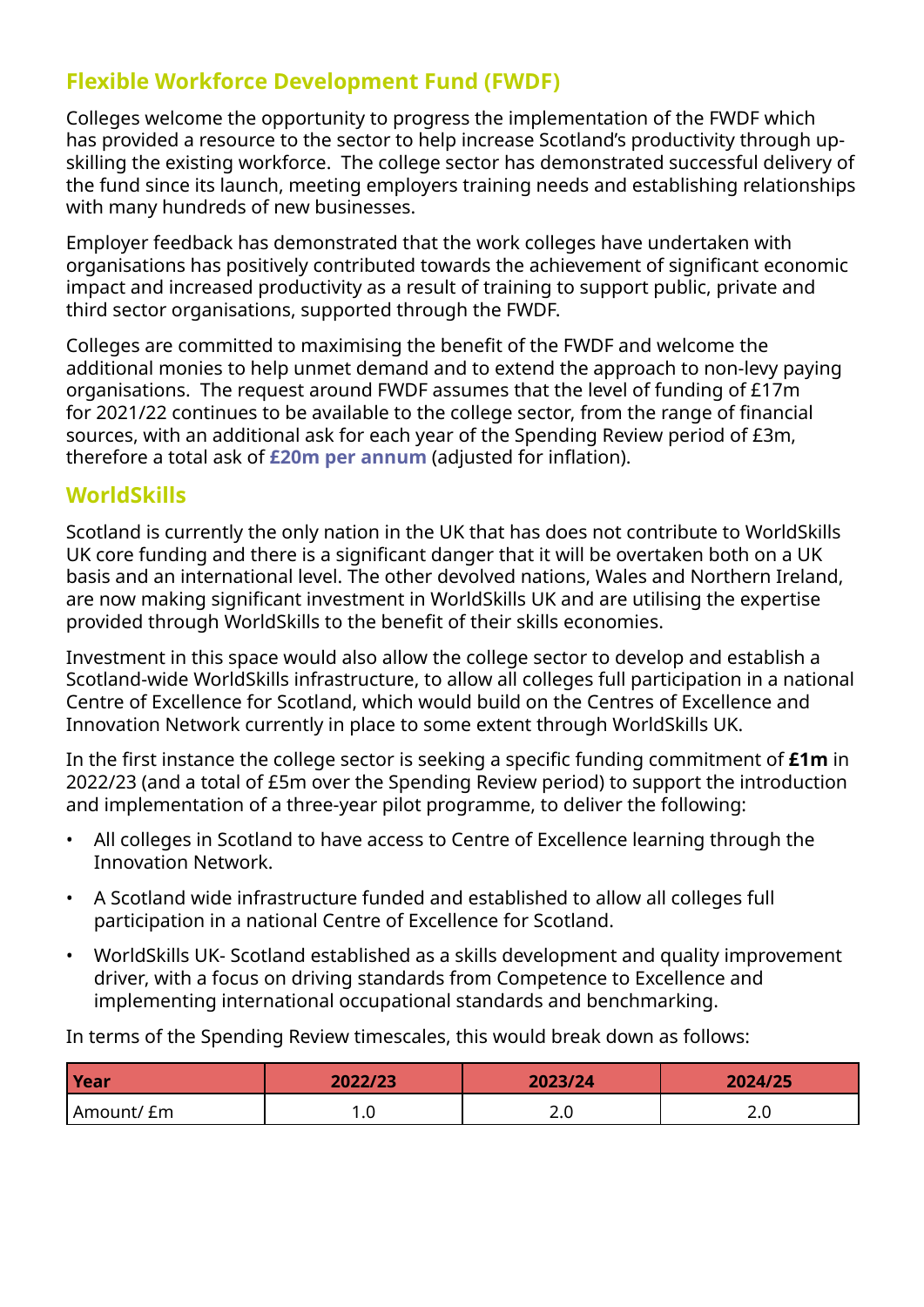# 6. Revenue Investment Required for Financial Sustainability

There are significant concerns about the financial position of colleges for 2022/23 onwards. The contribution of colleges to building the recovery and economic transformation needs to be founded on a financially sustainable model – the unsustainability of current core funding must be addressed. Even before the Covid-19 pandemic, the strains on the college sector were clear. There must be stability, and then sustainability for colleges.

**Colleges Scotland is seeking a three-year commitment that college teaching and learning core grant will be increased annually in line with the Retail Price Index (RPI) – All Items.**

The latest data available at time of submission of this document is September 2021, with a change over the last 12 months of 4.8%. Whilst this would be updated each year ahead of the Draft Budget, we have used this figure across the three years of the Spending Review period for illustration. The start point is the AY 2021/22 core teaching grant (excluding one-off funding elements) of £498.7m.

SFC's analysis in June 2021 on the ['Coherence and Sustainability: Financial Sustainability of](https://www.sfc.ac.uk/review/review.aspx)  [Colleges and Universities'](https://www.sfc.ac.uk/review/review.aspx) indicated:

- The overall adjusted operating position for the college sector is a deficit of £549k for AY 2020/21 which is a deterioration on the 2019/20 result (£3.4 million surplus). Eight colleges are forecasting an adjusted operating deficit based on the latest returns. The forecasts reflect the recently announced 2020/21 financial sustainability funding of £15 million.
- Cash balances of £51.8 million are forecast at the end of July 2021 which represents a reduction on 2019/20 (£73.3 million).

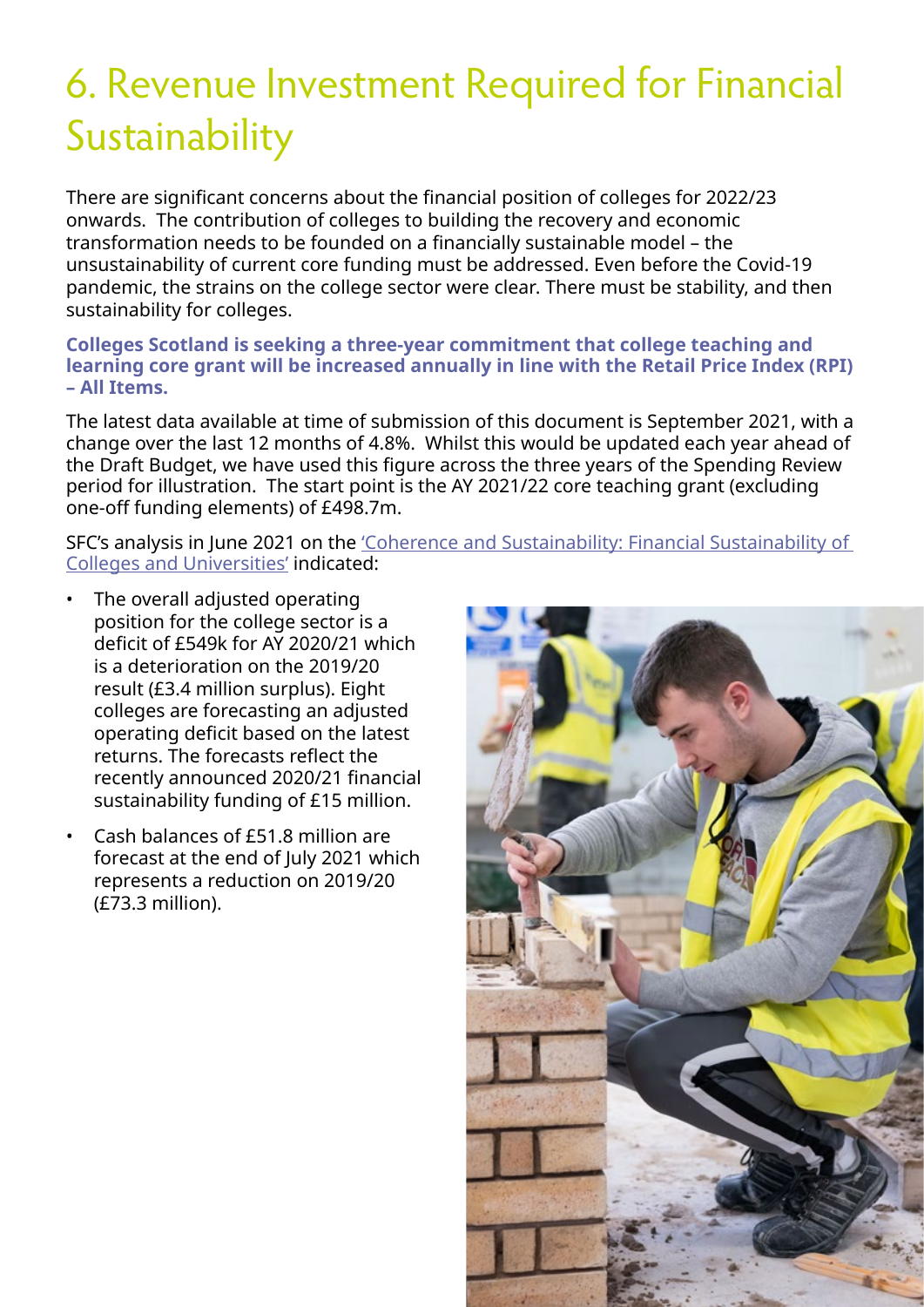# 7. Closing the Digital Workforce Gap

The Logan report on the Scottish Technology Ecosystem Review published in 2020 highlighted an estimated 13,000 gap in the provision of suitably skilled digital workers for the Scottish economy.

Colleges are the key provider of the talent pipeline for digital skills, liaising with the wider digital and tech sectors, and as such the college sector is ready and willing to continue to build on the part it plays to ensure Scotland has the skilled workforce that is required to ensure economic recovery and transformation.

Colleges already provide opportunities, with over 26,500 students enrolled in digital skills, including 14% at higher education level. The college sector has a great track record of working with employers to increase the digital skills of employees, which is contributing towards addressing Scotland's deficit in levels of digital knowledge and understanding. Colleges also facilitate pathways into employment for neurodiverse learners and those learners from socially disadvantaged backgrounds.

#### **Future Technology Partnership**

Building on this current provision, colleges have an ambition to go further, and establish a Future Technology Partnership, which would encompass digital skills, but which would also ensure a coordinated and planned approach to the wider technology skills required by Scotland to maximise economic transformation, contribute to the delivery of the Just Transition agenda and be learner centred.

The Future Technology Partnership would be based on the tried and tested approach of the Energy Skills Partnership (ESP) and would provide a strategic collaborative approach across the whole college sector. This would allow for the Future Technology Partnership to deliver on both the immediate skills requirements and the longer-term needs.

The Future Technology Partnership would:

- Ensure the development of a sustainable approach
- Allow the understanding of future needs
- Consider and build future capacity within the colleges
- Review and recommend the best approach to a digital contents hub, to support colleges and staff
- Establish a truly partnership approach
- Identify future resource requirements.

Colleges Scotland is seeking initial funding for the period of the Spending Review submission to establish and support the Future Technology Partnership.

Funding would support staff in each college region and the Future Technology Partnership. Colleges Scotland is seeking the following investment over the period of the Spending Review to allow this key element of work to be taken forward: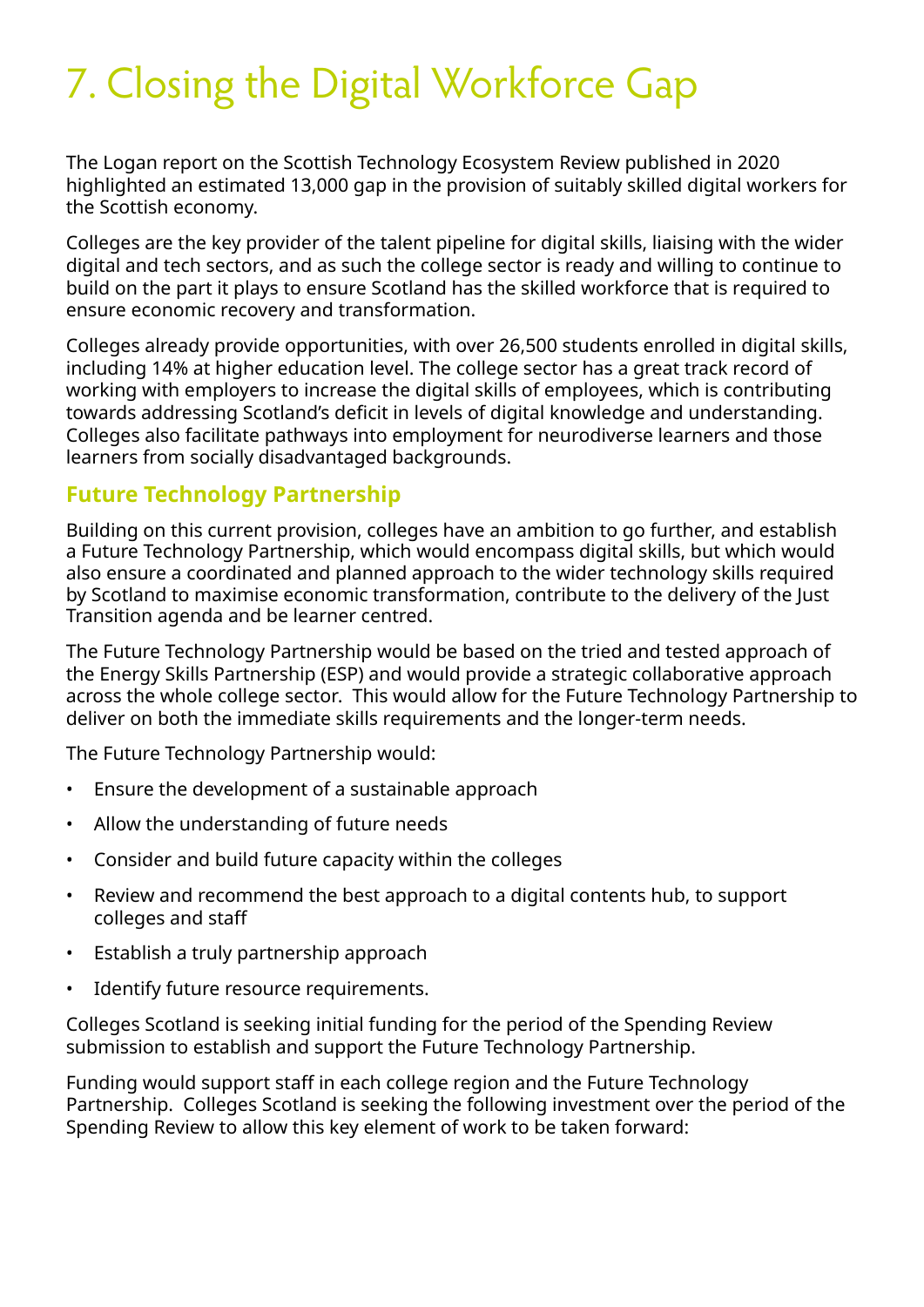| <b>Item</b>                                        | <b>Notes</b>                                                                  | 2022/23<br>£m | 2023/24<br>Em | 2024/25<br>$\mathcal{E}$ m |
|----------------------------------------------------|-------------------------------------------------------------------------------|---------------|---------------|----------------------------|
| Average one staff<br>member per region             | At average cost of £50k<br>each, including oncosts,<br>adjusted for inflation | 0.65          | 0.68          | 0.71                       |
| Support costs for Future<br>Technology Partnership | For support of the work<br>of the partnership,<br>adjusted for inflation      | 0.05          | 0.05          | 0.05                       |
|                                                    |                                                                               | £m<br>0.70    | £m<br>0.73    | £m<br>0.76                 |

### **Investing to close the Workforce Skills Gap**

Further to discussions with external stakeholders including the Scottish Digital Academy, the Scottish Government and ScotlandIS, as well as the Service Design Academy session, Colleges Scotland has identified a number of programmes of work that would emerge from the Future Technology Partnership, supporting workforce development, and contributing to Scotland's economic transformation.

Colleges have demonstrated the added value they can deliver with the appropriate framework and flexibilities in place, e.g. through the FWDF. To ensure such flexibilities in the delivery of the programmes of work identified, the college sector would be seeking the funding resource required to be provided to the colleges outwith the credit funding model.

| <b>Current Situation</b>                                                                                                                  | <b>What's Missing?</b>                                                                                                                | <b>College</b><br><b>Programme</b><br>of Work              | <b>Impact</b>                                                                                                                                                                                                                 |
|-------------------------------------------------------------------------------------------------------------------------------------------|---------------------------------------------------------------------------------------------------------------------------------------|------------------------------------------------------------|-------------------------------------------------------------------------------------------------------------------------------------------------------------------------------------------------------------------------------|
| 13,000 digital-tech<br>jobs gap, lack of<br>learners studying<br>digital related topics                                                   | Comprehensive<br>range of accessible<br>courses for varying<br>levels, of varying<br>lengths and skill<br>levels. Equity of<br>access | Colleges Digital<br>Skills - building<br>capacity          | Colleges increase economic<br>productivity, and add to<br>Scotland's GDP by marrying<br>labour market needs with<br>suitably trained workforce                                                                                |
| Computing<br>qualifications<br>unavailable at many<br>schools                                                                             | Comprehensive<br>range of accessible<br>courses for varying<br>levels, of varying<br>lengths and skill<br>levels. Equity of<br>access | <b>Digital Futures</b><br>- school/<br>college<br>pathways | Colleges will reverse the<br>decline in higher and<br>advanced higher candidates<br>for Computing Science.<br>Exposure to college will<br>strengthen the connection<br>between senior phase pupils<br>and their local college |
| Altered employment<br>landscape with more<br>digital/green jobs<br>and requirement<br>for quick upskilling/<br>reskilling of<br>employees | Short, sharp,<br>intense upskilling<br>and reskilling<br>courses                                                                      | Colleges<br><b>Digital Talent</b><br>Accelerator           | Colleges will become a<br>universally recognised<br>provider of short, reskilling<br>and upskilling courses that<br>meet the market need                                                                                      |

These programmes of work already identified are set out in the table below: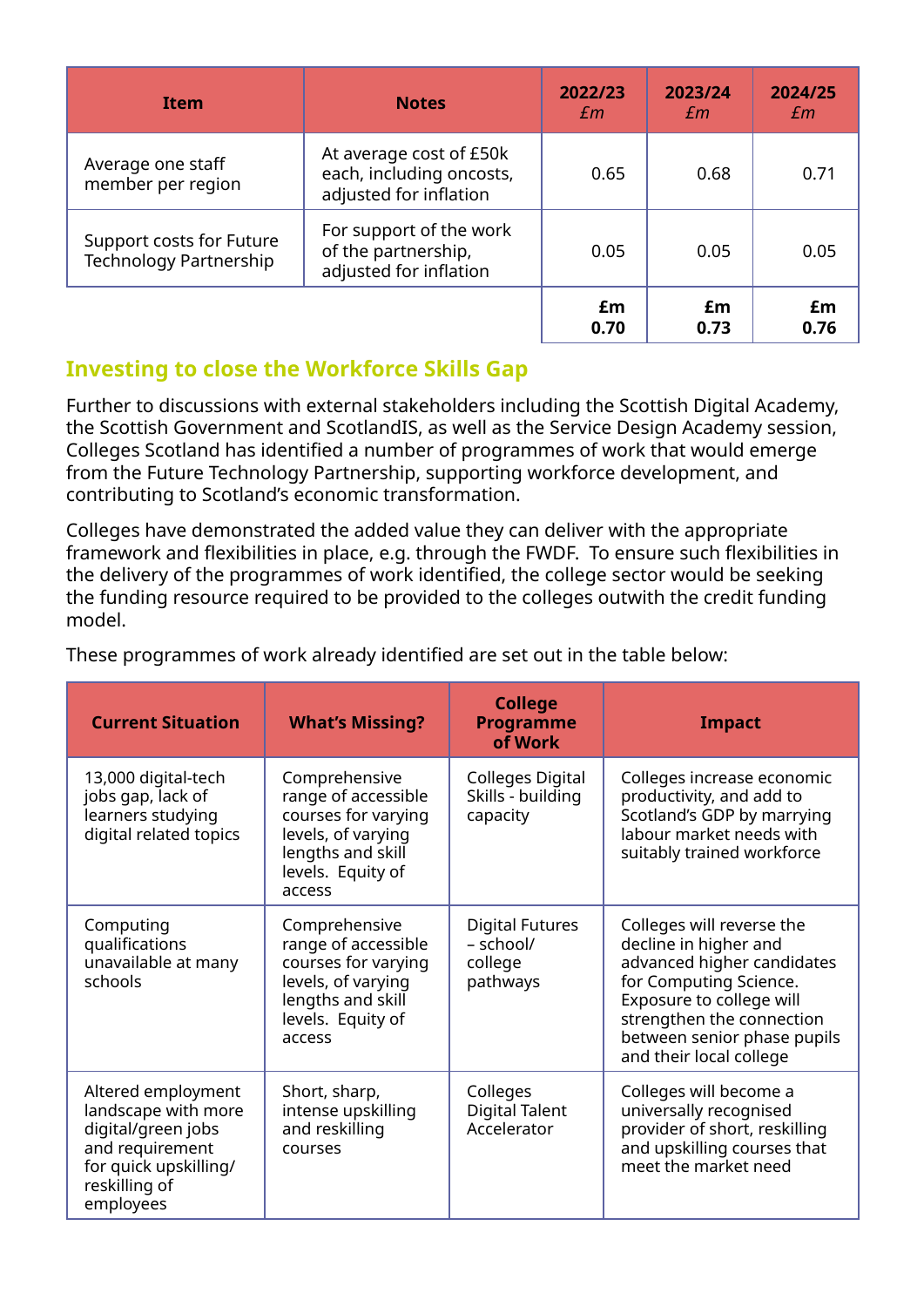Colleges Scotland is therefore seeking the following investment over the period of the Spending Review to allow these key projects to be taken forward:

| <b>Theme</b>                       | <b>Initiative</b>                                             | 2022/23<br>£m | 2023/24<br>£m | 2024/25<br>£m | <b>Impact</b>                                                                                                                                            |
|------------------------------------|---------------------------------------------------------------|---------------|---------------|---------------|----------------------------------------------------------------------------------------------------------------------------------------------------------|
| <b>Building</b><br>capacity        | Colleges<br>Digital<br><b>Skills</b>                          | 1.20          | 1.26          | 1.32          | 15,600 enrolments over 3 years<br>focusing on Excluded Talent,<br>Untapped Talent, Existing<br>Workforce, E-commerce and<br><b>Emerging Technologies</b> |
| Rapid<br>Upskilling/<br>Reskilling | Colleges<br>Digital<br>Talent<br>Accelerator                  | 3.40          | 3.60          | 3.77          | 6250 enrolments over 3 years<br>focusing on Cyber, Data and<br>Software Development                                                                      |
| Feeding<br>the<br>pipeline         | Digital<br><b>Futures</b><br>(School/<br>College<br>Pathways) | 1.10          | 1.15          | 1.21          | 3900 new enrolments from<br>schools over 3 years focusing<br>on general Computing                                                                        |
|                                    |                                                               | 5.70          | 6.01          | 6.30          |                                                                                                                                                          |

#### **Digital Staff Development Requirements**

To also ensure colleges can resource course development and training for staff and students, Colleges Scotland is seeking funding to provide an average of two members of staff per region to evaluate, develop and oversee the required upskilling for existing college staff.

The cost for these 26 new staff members at £50k (including oncosts) is **£1.3m per annum.**

#### **Combining the costs for the development of the Future Technologies Partnership, digital programmes of work identified in the table above, the National Learning Platform and the costs for Digital Staff Development requirements gives the following total for Closing the Digital Workforce Gap:**

|                               | 2022/23<br>$\mathcal{E}$ m | 2023/24<br>Em | 2024/25<br>$\mathcal{E}$ m |
|-------------------------------|----------------------------|---------------|----------------------------|
| Future Technology Partnership | 0.70                       | 0.73          | 0.76                       |
| <b>Digital Initiatives</b>    | 5.70                       | 6.01          | 6.30                       |
| Digital Staff Development     | 1.30                       | 1.36          | 1.43                       |
| <b>TOTAL</b>                  | 7.70                       | 8.10          | 8.49                       |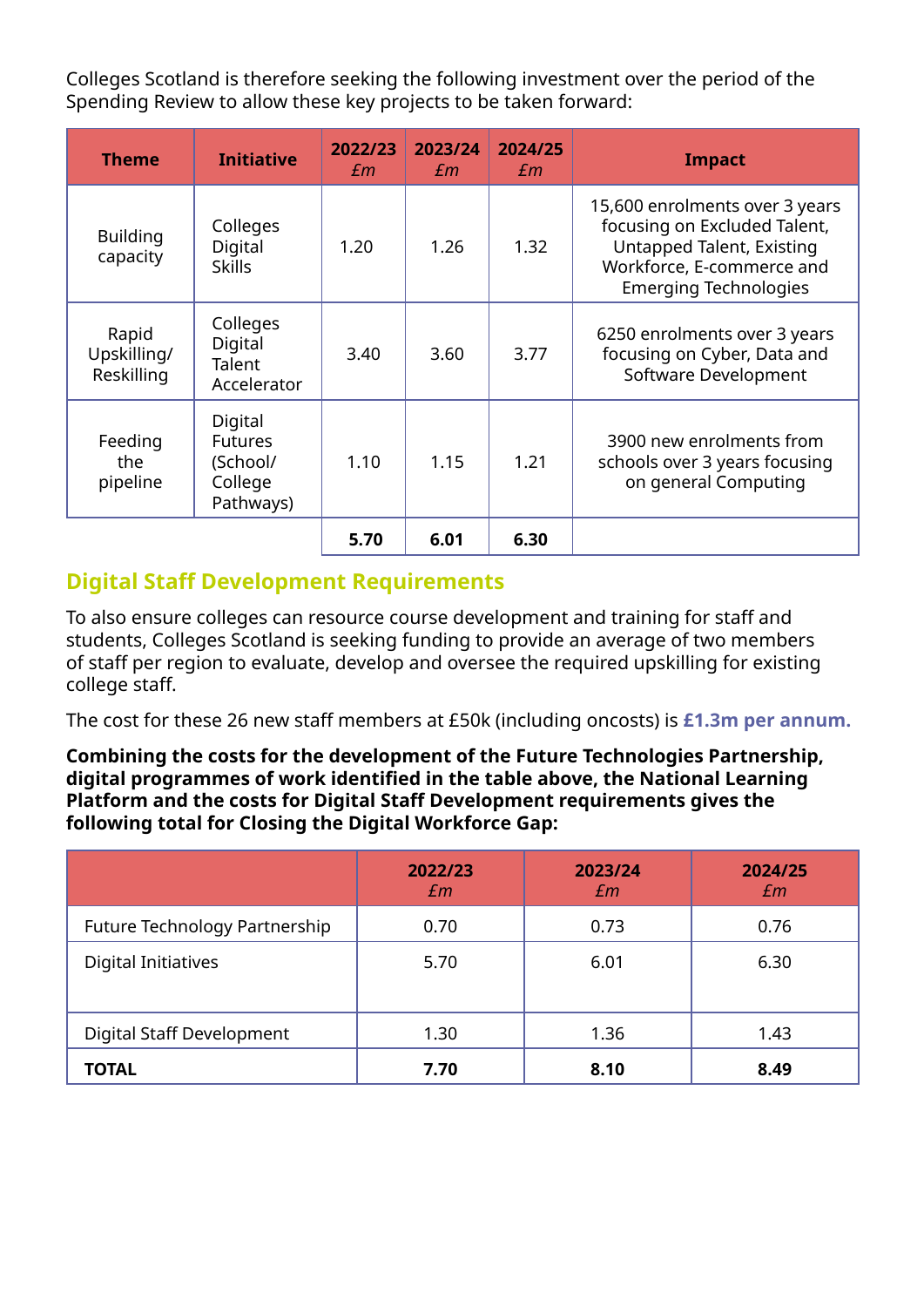# 8. Transformational Investment Fund

### **Transformation Investment Fund**

The college sector is keen to work with the SFC on the proposed Transformation Investment Fund which allows for the college sector to take forward initiatives that are not funded elsewhere and are in line with Scottish Government policy. The sector is embarking on a post Covid-19 recovery period, and as part of that journey this will involve a change in the way colleges interact with their stakeholders through the continued use of digital technology.

The college sector is seeking this investment for the college sector to deliver the following key areas:

- Innovation and research to strengthen the role that colleges play in regional economies, following the successful utilisation of the previous College Innovation Fund and demonstration of what colleges can deliver. To see greater investment in innovation for colleges for the benefit of the economy.
- Voluntary severance to support restructuring and redevelopment of college staff. Without specific funding for this element, then deeper and more drastic job cuts will be required to allow colleges to present balanced budgets.
- Income adjustments colleges have seen a reduction in their income, for example, through loss of commercially generated resource, and this fund would allow change in the sector and support colleges.
- Delivery of the Fair Work and National Bargaining agendas to support Colleges Scotland Employers' Association as an enabler to deliver the required workforce of the future, including funding for the support of the Employment Services Team within Colleges Scotland.

To position and equip the college sector, we are seeking investment of **£25m per annum** (adjusted for inflation) for the colleges from the Transformation Investment Fund.

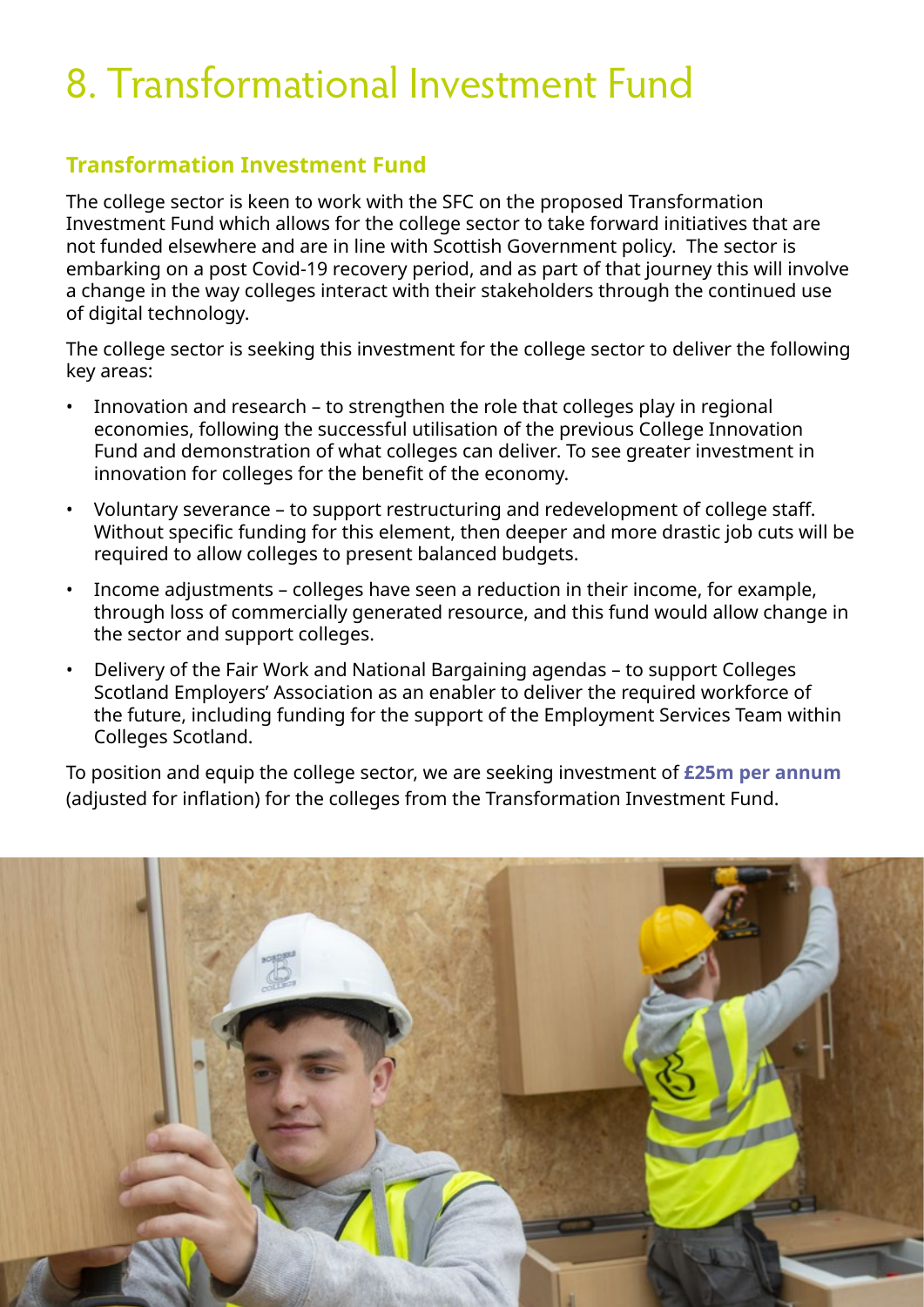# 9. Delivering Success through Capital Investment

#### **Infrastructure Investment**

The college sector has a vital role to play in supporting the Scottish Government's Infrastructure Investment Plan. In each of the three themes (enabling net zero emissions and environmental sustainability; driving inclusive economic growth; and building resilient and sustainable places) the college sector is a leading partner in delivery and in enabling future sustainable successes as a core part of Scotland's public sector.

Colleges are large users of infrastructure, in terms of the college learning estate, and the digital infrastructure underpinning wider learning on digital and virtual platforms, and within communities for travel, supply chains and as anchor institutions in communities for housing, retail and services. Equally, colleges are key delivery partners for the workforce who construct and maintain infrastructure across Scotland, delivering highquality technical education courses to provide workers with the skills that are required for them to hold successful careers in infrastructure related roles.

During 2021, experts and decision makers within the college sector have come together to unpack what future infrastructure design should look like. There is a need for significant strategic investment to meet the infrastructure requirements of the college sector, to maintain college estates at 'wind and watertight' standards, to future proof to existing estates so as to safeguard their future viability, and to plan for the future for Scotland's colleges to ensure they will meet the needs of students, communities and the economy.

Investment will support colleges to reduce emissions by 2045 in their capacity as public sector bodies, under the terms of The Climate Change (Emissions Reduction Targets) (Scotland) Act 2019. In fact, without investment it is difficult to see how colleges can make substantial change at the pace required.

Smart strategic investment would also enable colleges to meet regional economic needs to a greater extent, with the connection between college sector infrastructure development and their role in supporting skills development being made clear, given the continued need for campuses in communities.

The ask of the college sector is:

- Ensure the strategic approach to infrastructure investment incorporates estates, digital, and actions required in regard to the Net Zero agenda.
- That alternative funding vehicles are explored to deliver the required investment in the college sector, including in low carbon infrastructure projects.
- A commitment to fund the backlog maintenance for estates requirement of £225m over the next five years for estates, at a rate of £45m per annum.
- Lifecycle maintenance for estates of £22m per annum.
- Commitment to the investment identified by the SFC college sector medium term infrastructure plan.
- Digital Lifecycle maintenance investment fund of £25m per annum.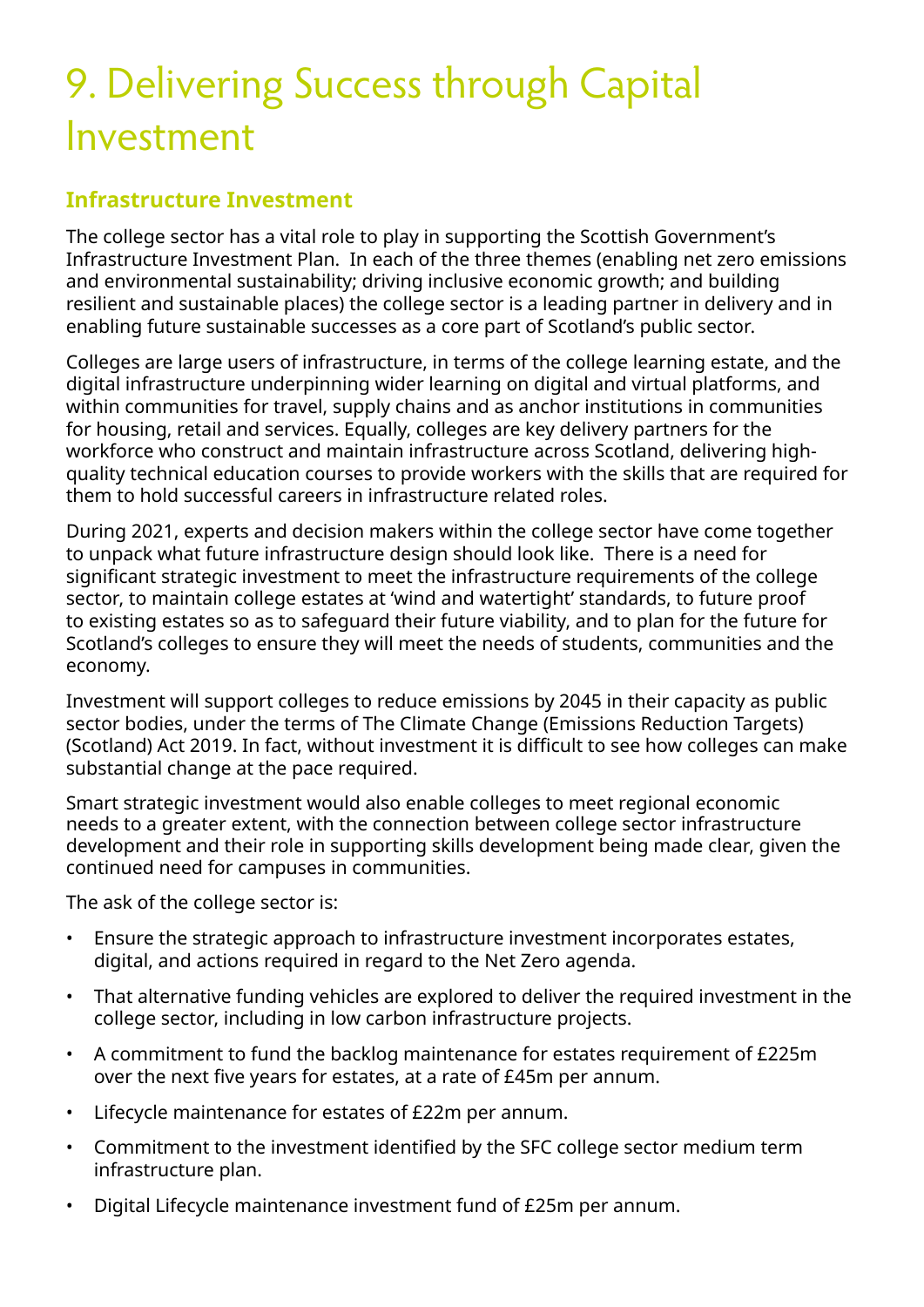### **Backlog Maintenance**

Concerns have been expressed across the college sector that current infrastructure is not fit for purpose and is hindering students' experience and learning opportunities:

- The Scottish Government's Learning Estates Strategy, published in September 2019, has itself referenced that, despite the previous investments in the college sector, the SFC's review of college estate in late 2017 classified approximately one-third of the college estate as in poor condition. The figure has since fallen to around one-quarter after taking into consideration investment in the sector estate since that date.
- Audit Scotland in its Scotland's colleges 2019 report identified that current levels of Scottish Government capital funding are insufficient to address colleges' maintenance requirements, and that in 2019/20, capital funding for the sector had fallen to £47.6 million.
- The SFC published its Estate Conditions Survey in December 2017, which provided evidence for the level of backlog maintenance costs required by the college sector. The survey demonstrated that the cost to bring college buildings to Level B conditions (backlog maintenance) over a five-year period considering the resources provided to date, the balance required to complete the identified work is £225m. The ask of Scottish Government is to provide the remainder of the identified amount over a further period of five years, at a rate of £45m per annum.

#### **Lifecycle Maintenance**

Lifecycle costs are required across the college sector estate in order to ensure that assets are adequately maintained and therefore continue to provide a good learning environment and protect the investment made. The college sector is seeking an adequate and sustainable level of funding for life cycle costs. The SFC undertook work to provide a more robust evidence base for such costs. This work demonstrated that the annual lifecycle resource required was £22m for the college sector. This estimate would ensure that there is no further deterioration in the teaching and learning environment and avoid increasing the level of backlog maintenance required.

#### **Digital Lifecycle Replacement**

On the evidence of costs to move to online provision and an estimate of the recurring annual costs of maintaining existing provision (from the annual ICT equipment purchase through the APUC call off contract), the sector ask to cover Digital Lifecycle maintenance is **£25m per annum.**

#### **Major Infrastructure Projects – Short to Medium Term**

Whilst this Spending Review submission principally details the financial requirements of the college sector for 2022/23, the Scottish Government should be aware of the short to medium term, and pressing, need for four initial major campus refurbishment / replacement projects due to aging and failing buildings to make them fit for purpose for 21st century education, with typical values of between **£100m** and **£125m** each.

Colleges Scotland will take these asks forward through the routes set out above.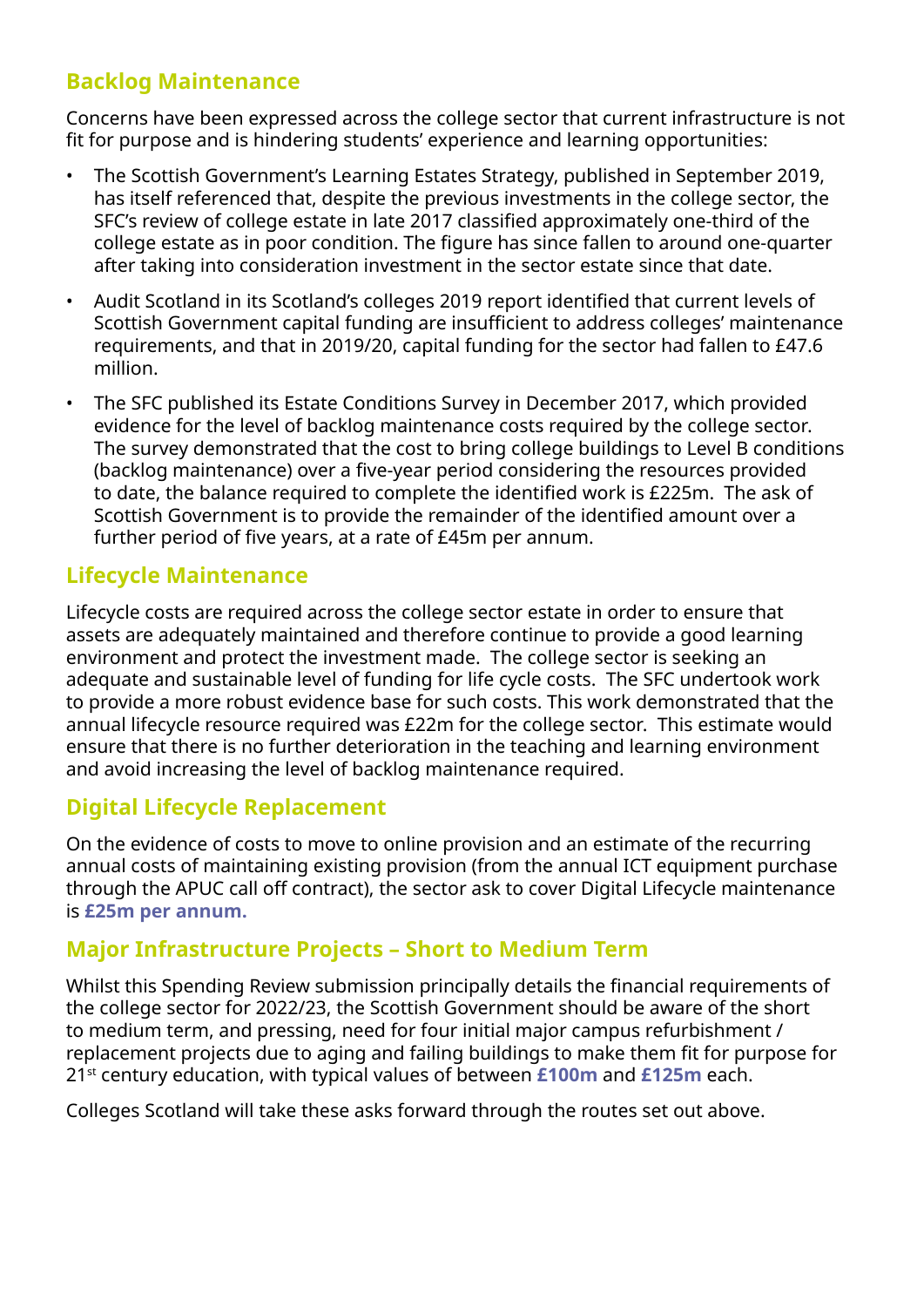# 10. Conclusion

### **Benefits of Funding**

The funding sought in this Spending Review submission will provide the necessary flexibility, so that colleges can continue to adapt to the needs of their region at a time of significant economic and social upheaval and provide learning opportunities to sustain a pipeline of educated and skilled people who will be critical to our recovery and to upskill the existing workforce.

It will assist colleges, which are a public asset, to mitigate the risk of reduced educational attainment and ensure that students whose studies were disrupted in the last academic years can complete their studies, build their skills and achieve their qualifications.

A sustainable and secure college sector will also contribute towards delivery of the outcomes in the National Performance Framework and the Scottish Government priorities around areas such as:

- Globally competitive
- Contribution to society through education and skills
- Equipping learners to be entrepreneurs to ensure thriving and innovative businesses are created and sustained
- Releasing people into their full potential
- Tackling poverty by providing opportunities for all
- Supporting Health and Wellbeing.

#### **Sustainability**

This year's budget is also vital to Scotland's colleges to ensure their sustainability. The college sector was facing significant financial challenges before the Covid-19, which have been exacerbated by the consequences of the pandemic.

#### **Spending Review Investment Requirement**

Colleges are the most effective way to stop the medium-term problems as a consequence of Covid-19. An investment of **£124.8m additional revenue funding** and **£92.0m capital funding** into the college sector for 2022/23 will help mitigate the long-term impacts and contribute to a strong base for Scotland and its people. This will provide the skilled workforce for the future and support jobs, as well as to assist in delivering equalities and health and wellbeing.